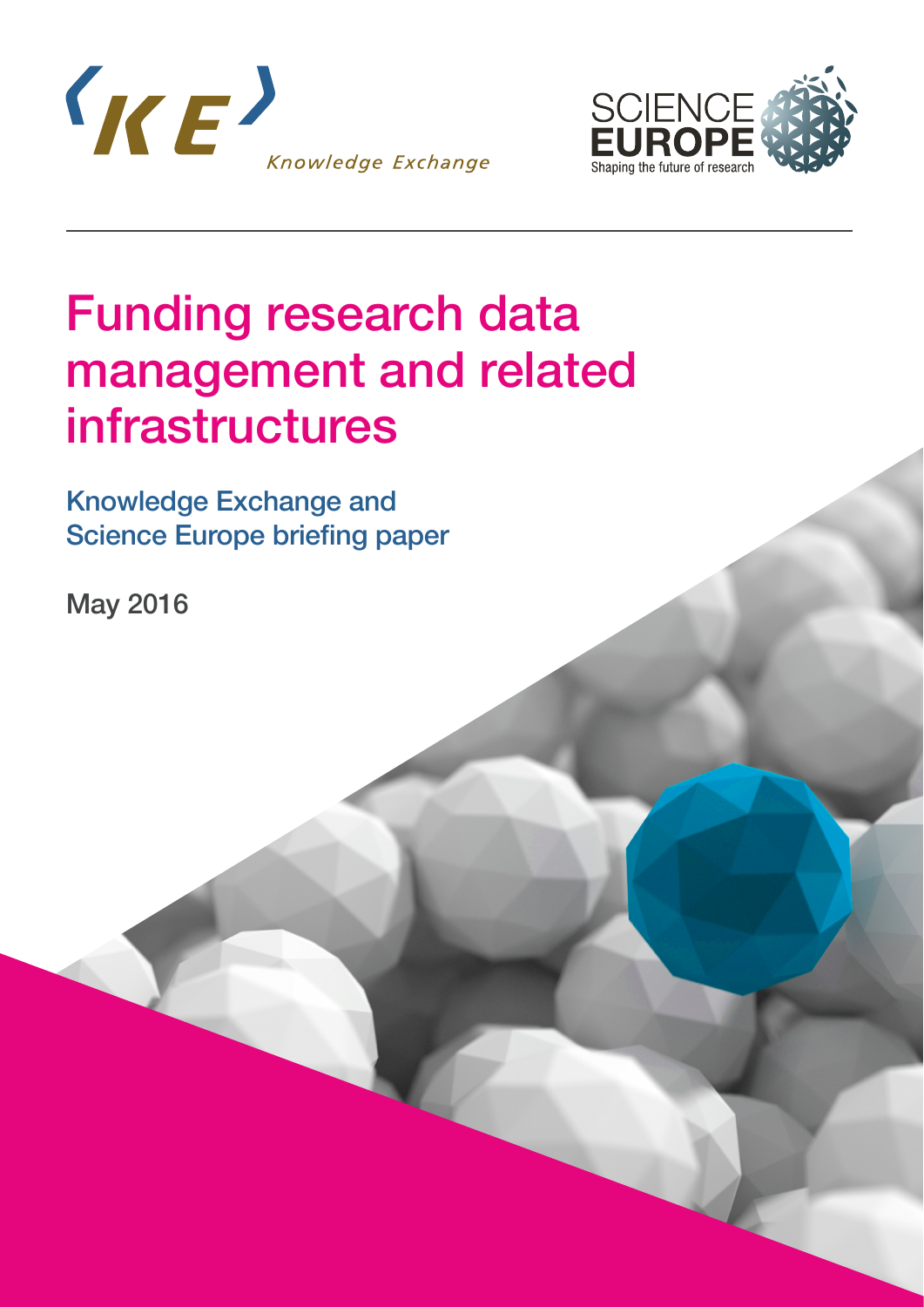"Funding research data management and related infrastructures"

May 2016

Authors: Knowledge Exchange Research Data Expert Group and Science Europe Working Group on Research Data.

#### Editors and contributors:

#### For Knowledge Exchange:

Magchiel Bijsterbosch (SURF, the Netherlands), Bas Cordewener (Jisc, UK), Daniela Duca (Jisc, UK), Matthias Katerbow (DFG, Germany), Irina Kupiainen (CSC, Finland), Ingrid Dillo (DANS, the Netherlands).

#### For Science Europe:

Peter Doorn (NWO/DANS, Netherlands), Harry Enke (Leibniz Association, Germany), Jesus Eugenio Marco de Lucas (CSIC, Spain).

© Copyright Science Europe – Knowledge Exchange 2016. This work is licensed under a Creative Commons Attribution 4.0 International Licence, which permits unrestricted use, distribution, and reproduction in any medium, provided the original authors and source are credited, with the exception of logos and any other content marked with a separate copyright notice. To view a copy of this licence, visit <http://creativecommons.org/licenses/by/4.0/> or send a letter to Creative Commons, 444 Castro Street, Suite 900, Mountain View, California, 94041, USA.

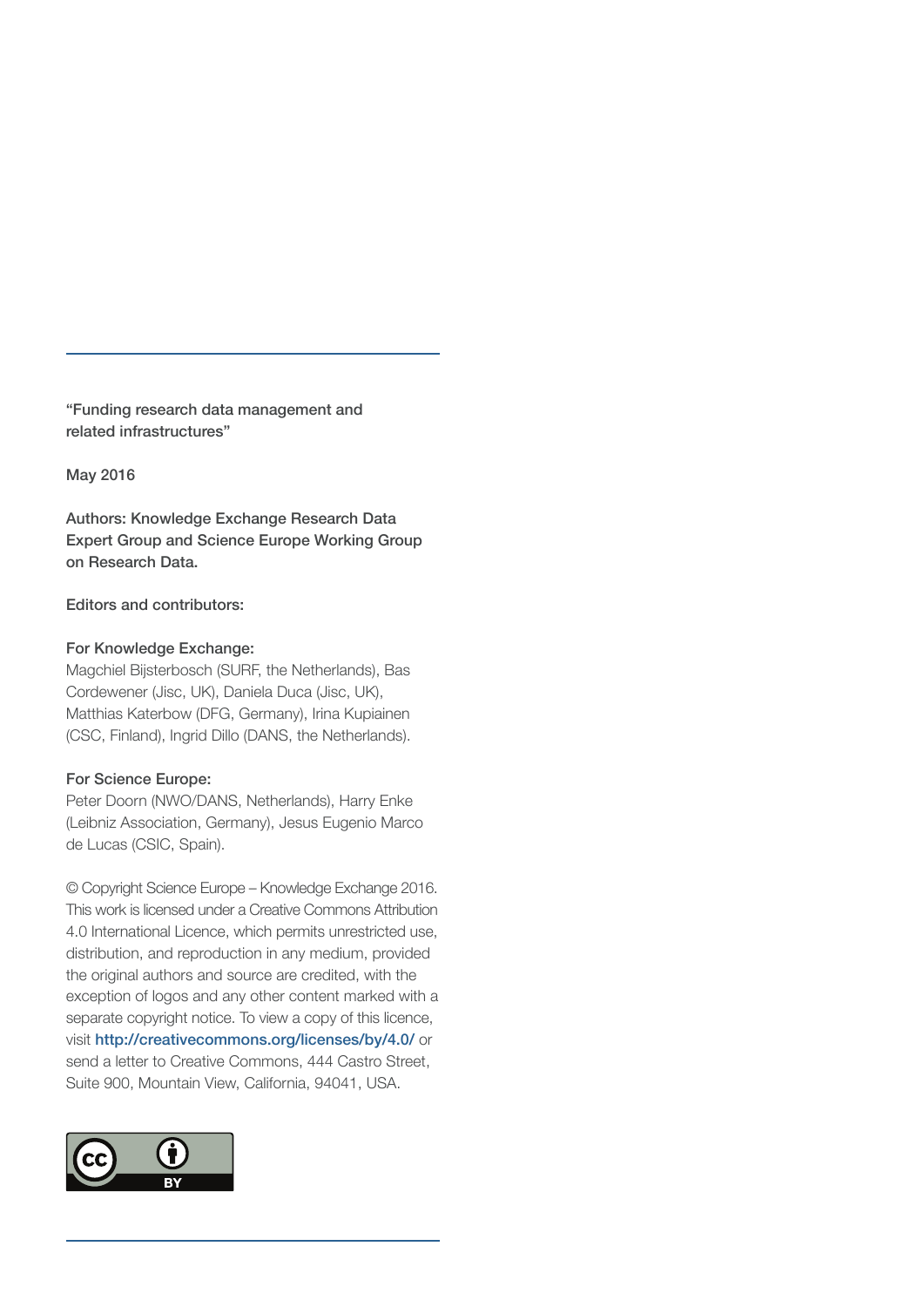## **Contents**

| <b>Introduction</b>                                                                    | $\overline{4}$ |
|----------------------------------------------------------------------------------------|----------------|
| <b>Executive summary</b>                                                               | 5              |
| 1 The joint Knowledge Exchange - Science Europe study                                  | 8              |
| 1.1 Background                                                                         | 8              |
| 1.2 Approach and methodology                                                           | 8              |
| 2 Diversity of actors and services                                                     | <b>10</b>      |
| 2.1 Key actors and their (actual or perceived) roles                                   | 10             |
| 2.2 Diversity of services, providers and beneficiaries                                 | 11             |
| 3 Core findings of the study                                                           | 12             |
| 3.1 General challenges related to the funding of RDM and RDI                           | 12             |
| 3.2 Funding challenges related to different phases of the research cycle               | 16             |
| 4 Results of the joint Knowledge Exchange -<br>Science Europe study in a wider context | 18             |
| <b>5 Conclusions</b>                                                                   | 22             |
| 5.1 EU and national funding                                                            | 22             |
| 5.2 The research cycle                                                                 | 23             |
| 5.3 Possible ways forward                                                              | 24             |
| <b>6 Notes and reference</b>                                                           | 25             |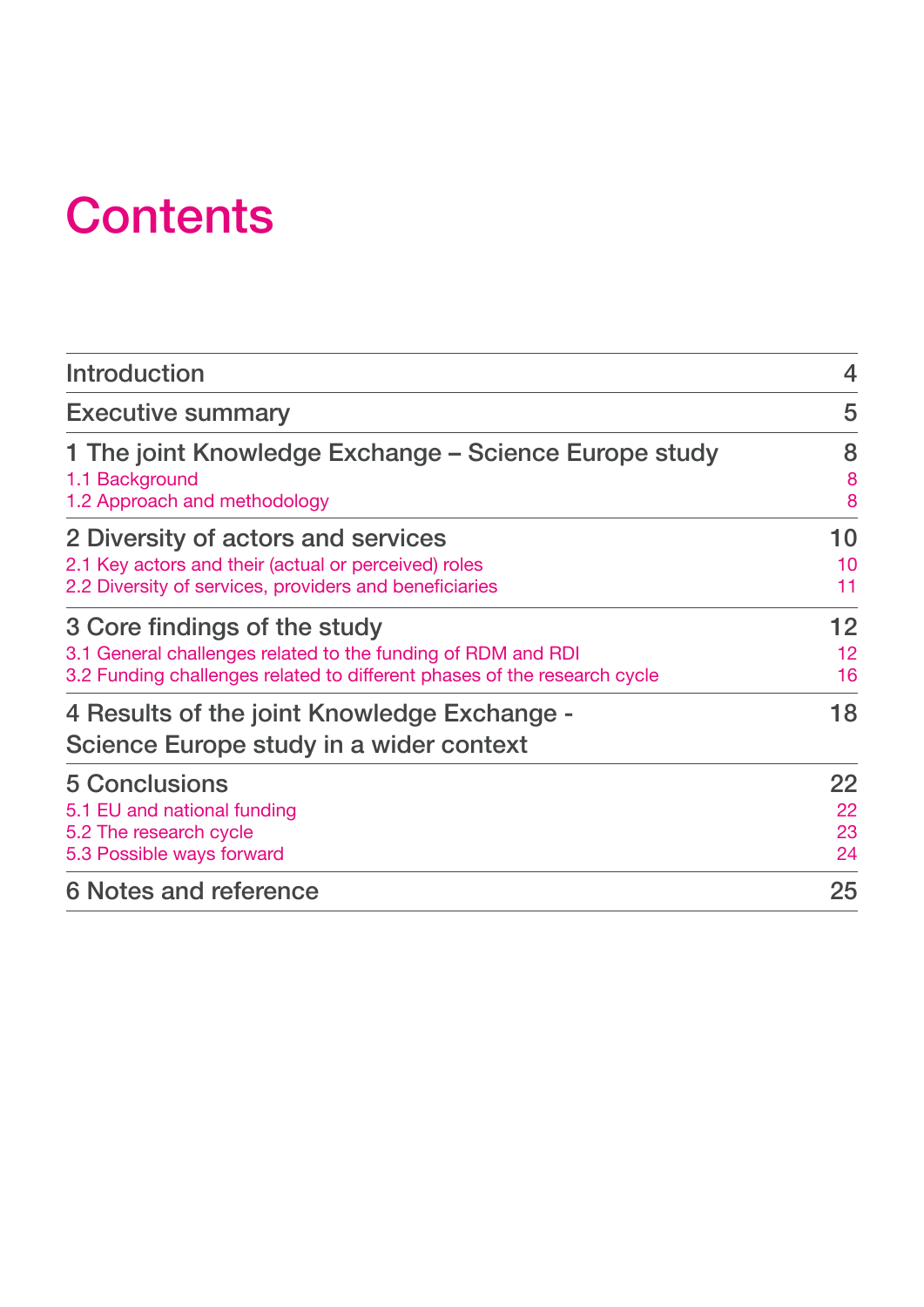# <span id="page-3-0"></span>Introduction

Responsible Research Data Management (RDM)<sup>1</sup> is a pillar of quality research. In practice good RDM requires the support of a well-functioning Research Data Infrastructure (RDI). One of the challenges the research community is facing is how to fund the management of research data and the required infrastructure.

The Science Europe Roadmap (2013) calls for the establishment of an ecosystem of research data infrastructures and for the design of appropriate funding structures adapted to national and organisational capabilities.<sup>2</sup> The Knowledge Exchange Annual Plan of 2014 prioritises work on sustainable business models to support the vision to realise an openly available layer of scholarly information – including aspects such as storage, preservation and curation, and not limited to scientific and scholarly publications, but also including research data, research tools, and related information (authority lists, identifiers, etc.).

Knowledge Exchange and Science Europe both defined activities to explore how RDM/RDI are, or can be, funded. Independently they each planned to survey users and providers of data services. On becoming aware of the similar objectives and approaches, the Science Europe Working Group on Research Data and the Knowledge Exchange Research Data expert group joined forces and devised a joint activity to collect information and produce a report to inform the discussion on the funding of RDM/RDI in Europe, to help raise awareness of the current challenges, and subsequently to communicate opportunities for coordinated action to relevant stakeholders. This briefing paper presents the results of the joint activity, detailing the approach and main outcomes of the study.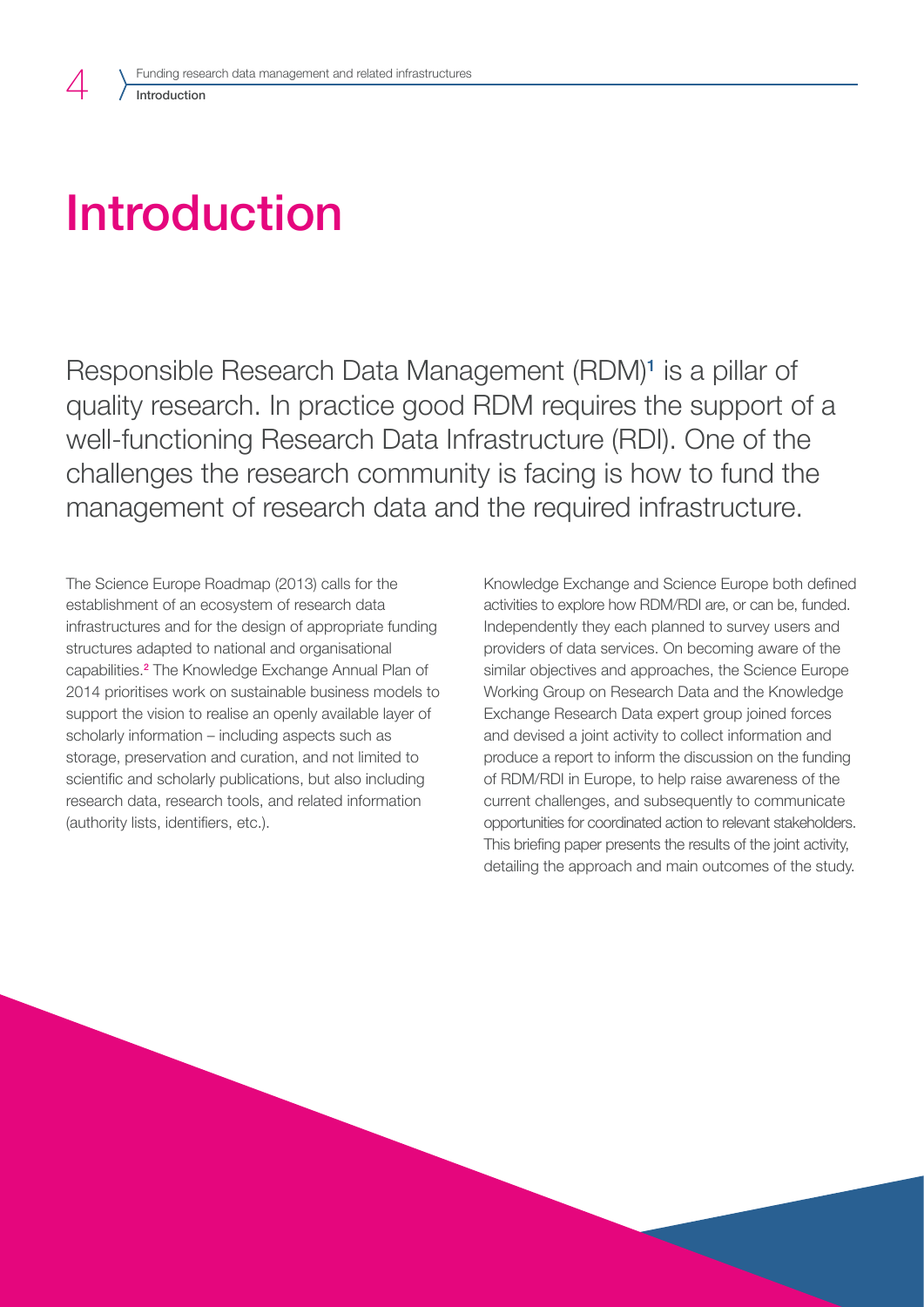## <span id="page-4-0"></span>Executive summary

- 1. Research Funding Organisations (RFO) and Research Performing Organisations (RPO) throughout Europe are well aware that science and scholarship increasingly depend on infrastructures supporting sustainable Research Data Management (RDM)<sup>3</sup>
- 2. In two complementary surveys, the Science Europe Working Group on Research Data and the Knowledge Exchange Research Data Expert Group explored how organisations funding and performing research think and act with respect to the funding of RDM and the related infrastructures. The resulting report illustrates the diversity of the funding landscape with respect to research data in Europe and the critical challenges that this presents. The funding of RDI, enabling RDM, comes from a great variety of sources and institutions that have different responsibilities and that operate at local, national and international levels. Significant parts of the funding have particular disciplinary dimensions. The funding actors, levels and disciplines are not part of a coordinated structure. This situation presents a huge challenge to the sustainability of RDM
- 3. Some RFOs and most RPOs contribute to the funding of specialised data infrastructure providers, which play key roles in providing RDI and in supporting RDM. Especially among RFOs there is no generally-accepted view on who should be responsible for the sustained funding of such providers; however, providers funded by RPOs tend to focus on servicing their own organisation. As a consequence, the infrastructure providers have different perspectives on their own and others' roles and responsibilities, which is a hindrance for effective (inter-)national and (inter-)disciplinary coordination. The many RDM services that these organisations fund, offer and use represent a wide variety, and all of these come in many flavours: local, national, international; discipline specific; and with all types of different, sometimes overlapping, beneficiaries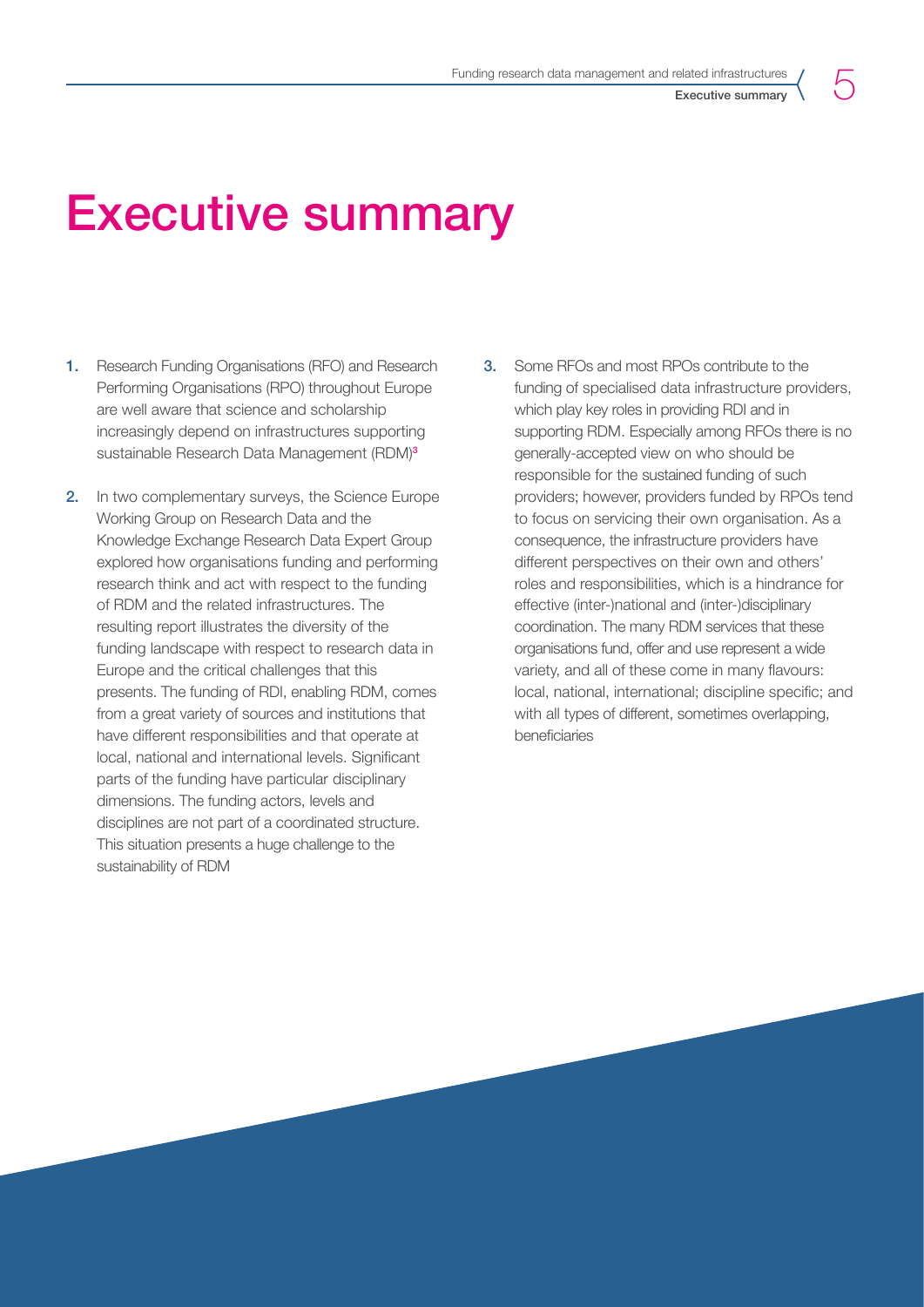#### Executive summary

6

- 4. RDM, although recognised as important, is generally not (yet) regarded as a fundable part of the standard research process. The specifics of RDM and the budget scope for funding RDI are usually not clearly defined. The funding is not well connected to specific RDM requirements at different stages in the research process/data life cycle
- 5. Other studies and projects carried out during the past six years have identified that costs and funding of RDI/RDM need to be better defined and coordinated. Many principles and recommendations have been formulated. The fact that this survey and report reaches similar conclusions indicates that the problem persists
- 6. There are differences in the ways in which the various actors perceive their own and others' roles with regard to RDM and RDI. The funding mechanisms do not yet seem to be adapted to the shifting demands that are being made concerning the management, preservation and sharing of research data across borders, disciplines and beyond a particular organisation's interest
- 7. Sustainability of RDI/RDM is at risk as long as funding is project-based. Funding of existing RDI/ RDM infrastructure needs to be reconsidered, business models for sustainable entities need to be developed, and responsibility for maintaining the data produced during projects (operations around curation, storage, archiving, sharing) needs to be defined and assigned. This requires more coordination, involving many actors, levels and disciplines. There is especially room for improving the coordination of funding mechanisms for RDI between the national and the European level
- 8. Irrespective of the business model and funding channels chosen, ultimately the money for data infrastructure originates from two sources: government funding and (depending on the discipline) private sector research funding, where the latter is rarely the core funding. An optimal balance between public and private funding sources, with agreed distribution of responsibilities and acknowledgement of common as well as specific ambitions, is urgently needed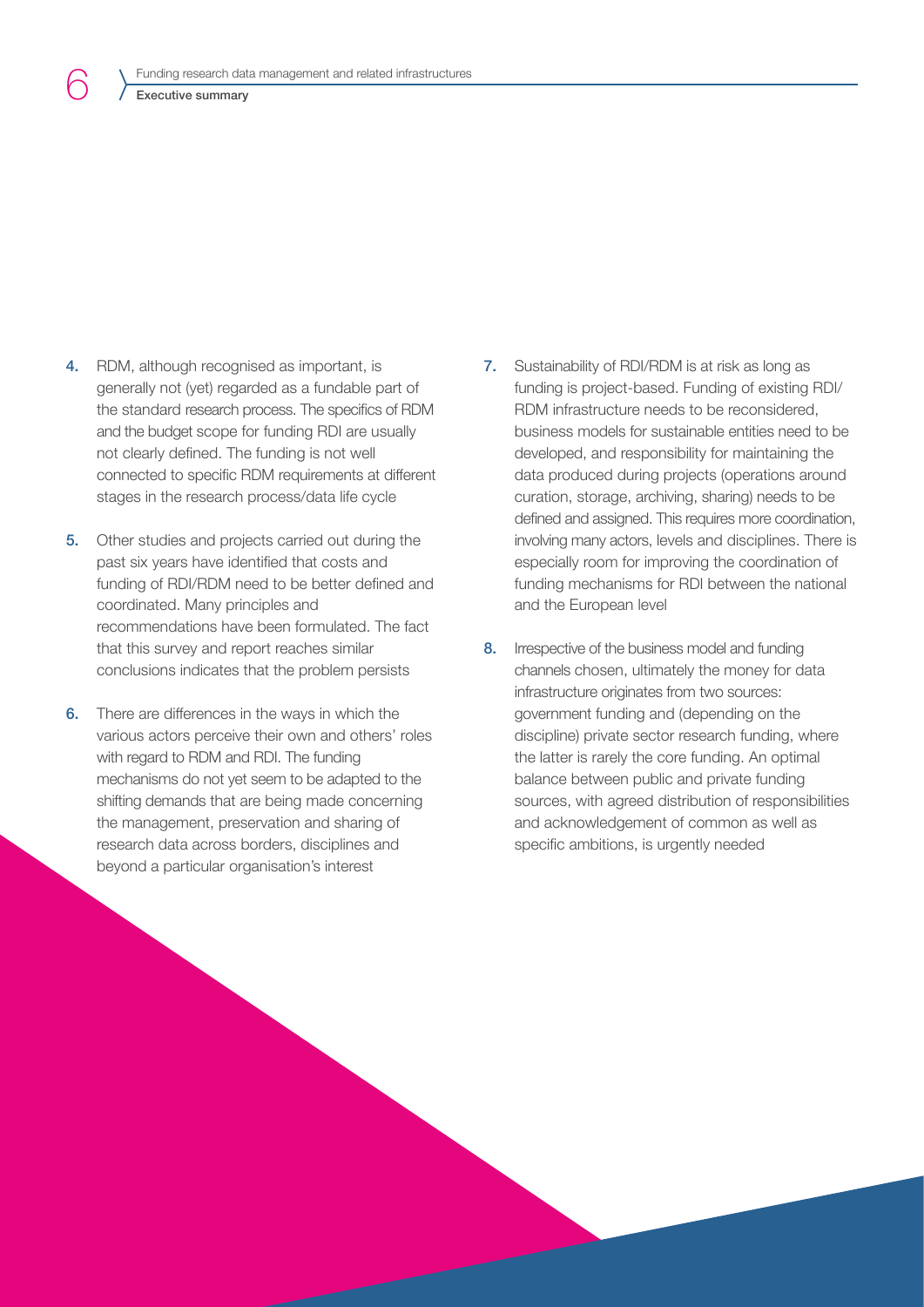Executive summary

7

- **9.** When formulating policies with respect to the funding of RDM facilities, it makes sense to take into account the full research cycle and data lifecycle, and not just the phases of the actual research project. The challenge is mainly in the sustainability of the results *after* the funding of a project has ended
- 10. Given the diversity in Europe, a common vision, strategy and funding practice is not easy to accomplish. The increasing shift to an Open Science approach offers a good starting point for the layout of a layered, component-based RDI with complementary RDM support functions at various levels: international/national/local and mono/inter/ multi-disciplinary, offering various types of RDI services (computing, storage, network, data, research support, training and education). There is a growing awareness that funding budgets need to be adapted to this situation, for instance by dedicating a certain percentage to RDI/RDM
- 11. Examples from outside Europe (for example, the National Science Foundation cyber infrastructure programme of Data Infrastructure Building Blocks in the US) may serve as an inspiration to make progress towards an RDI/RDM environment that optimally suits European Open Science ambitions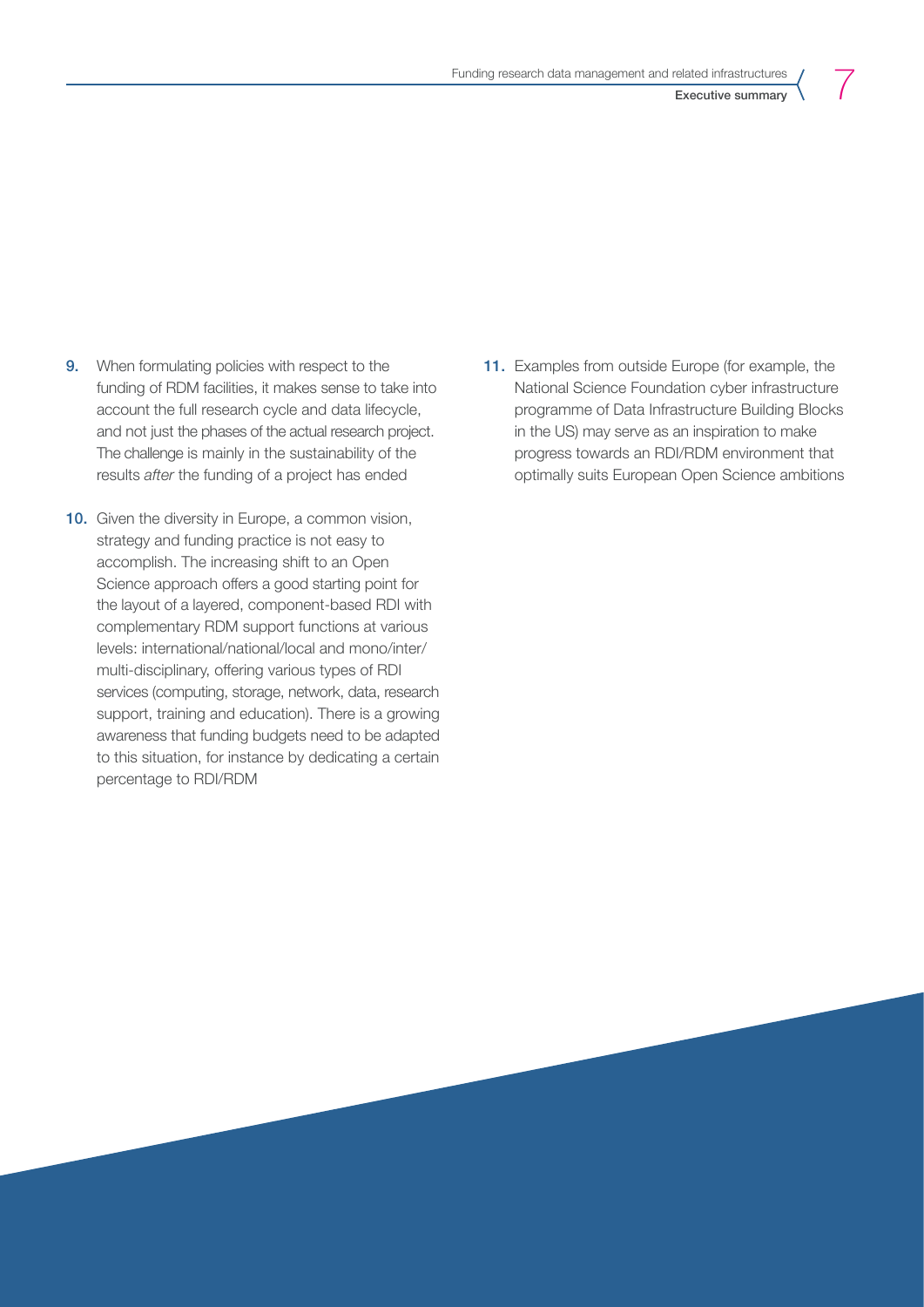## 1 The joint Knowledge Exchange – Science Europe study

### 1.1 Background

<span id="page-7-0"></span>8

Over the past decade, Research Data Management (RDM) policy and practice have been and still are on the rise. In a context where technological advancements facilitate data-intensive research, and where open access to and reproducibility of research results are increasingly called for, researchers are accountable for how data is treated before, during and after the research process. Research Data Management is undeniably part of good scientific practice; RDM implies specific tasks and responsibilities which require adequate support and provision to be properly undertaken by researchers.

The sustainability of RDM represents a challenge within the existing funding structures. At the core of this particular challenge lie issues related to the eligibility for funding of RDM activities during the project phase, and how the curation and long-term preservation of data after a project and its funding have ended can be paid for. Open Science implies, among other things, the optimal accessibility and sharing of research data, but without sustained Research Data Infrastructures (RDI) and services these activities are hardly feasible.

The roles and responsibilities for tackling this challenge are shared among various actors of the research system, ranging from Research Funding Organisations (RFOs), Research Performing Organisations (RPOs), universities, data infrastructures and services providers. These stakeholders are distributed along local, national and international dimensions. Moreover, the variety in the use, integration, combination and preservation of research data along disciplinary dividing lines and in different phases of the research cycle also demands to be taken into consideration.

### 1.2 Approach and methodology

The data in this study have been gathered via two online questionnaires (including both free text and multiple choice questions), follow-up interviews and four case studies.<sup>4</sup>

Key contacts in Science Europe Member Organisations (MOs) were invited to take part in a first survey and to provide the overarching view of their organisation. A total of 21 responses were submitted by 27 Science Europe MOs (the seven UK research councils submitted one single set of responses) from 17 countries.

In a second step, a complementary survey was circulated to 150 RPOs, universities, and research service and/or infrastructure providers, all based in the same 17 countries covered in the first survey. A total of 57 responses were received, of which 20% came from service and/or infrastructure providers.

On the limitations of the study, it should be noted that:

- $\blacktriangleright$  The survey was addressed to pre-selected organisations and not to a random sample of organisations<sup>5</sup>
- $\triangleright$  Several statements represent the view of the surveyed or interviewed individuals, rather than stating the position of the individuals' organisations; in cases where people gave personal views it was not clear if they had an organisational strategy or not
- $\triangleright$  The geographical scope of the overall study is limited to the 17 European countries which were initially represented in the results of the first survey. Moreover, the number of responding organisations per country is imbalanced. The respondents were not a random sample, meaning that statistical generalisations cannot be made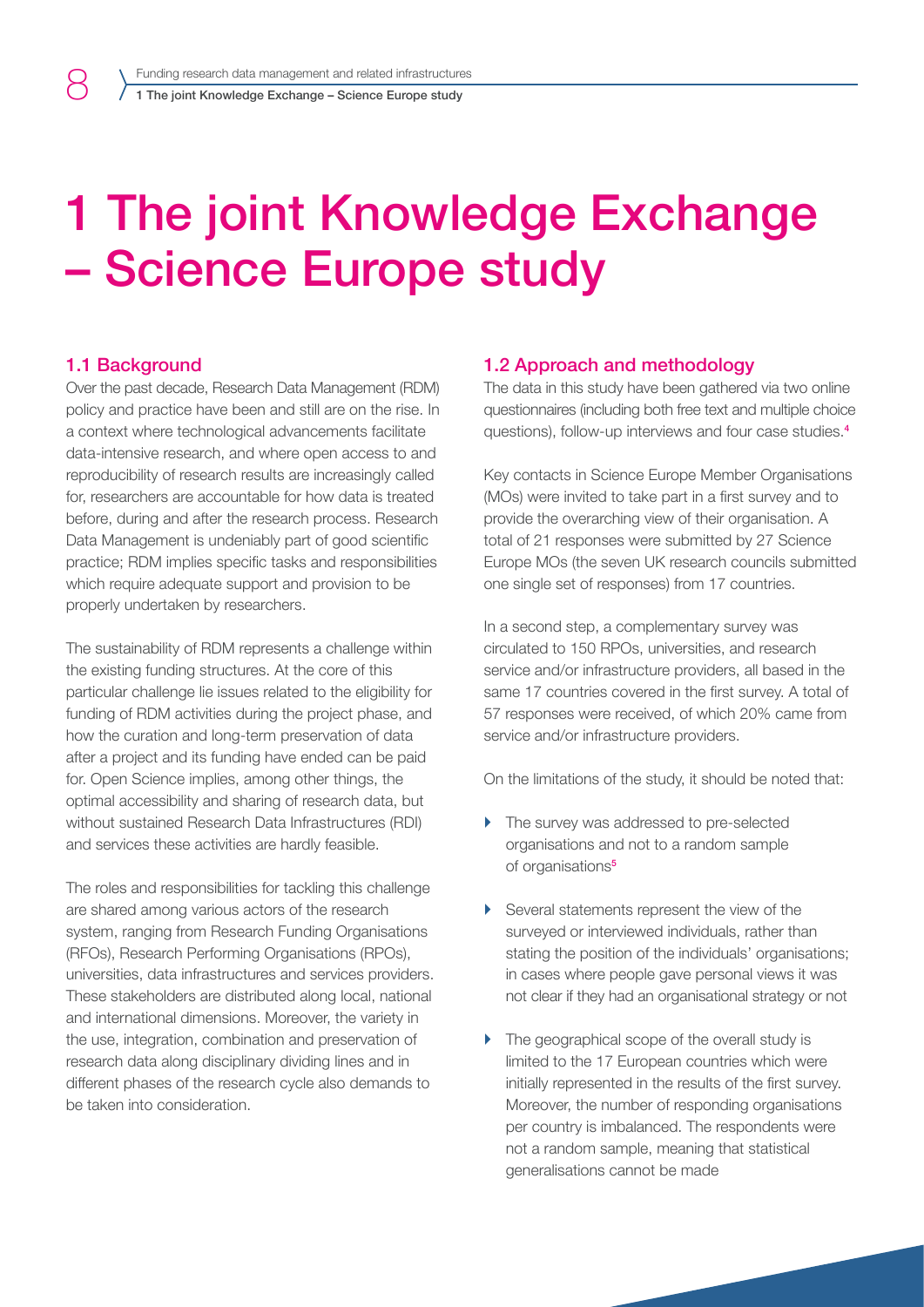9

- $\triangleright$  The matter of funding RDM and research data infrastructures and services is closely intertwined with the overall research (funding) processes. Many more actors than those organisations participating in the surveys and interviews play a role in these overall (funding) processes
- $\blacktriangleright$  Finally, the variety of requirements concerning data infrastructure and services among disciplines makes it hard to formulate general statements that do justice to this variety

These limitations make it difficult to interpret and generalise the findings of this study. The conclusions of this report are therefore necessarily tentative. Nevertheless the results are a clear sign of the complexity of the RDM funding landscape in Europe and demonstrate that the longterm funding of data infrastructure, increasingly vital for science and scholarship, is by no means guaranteed.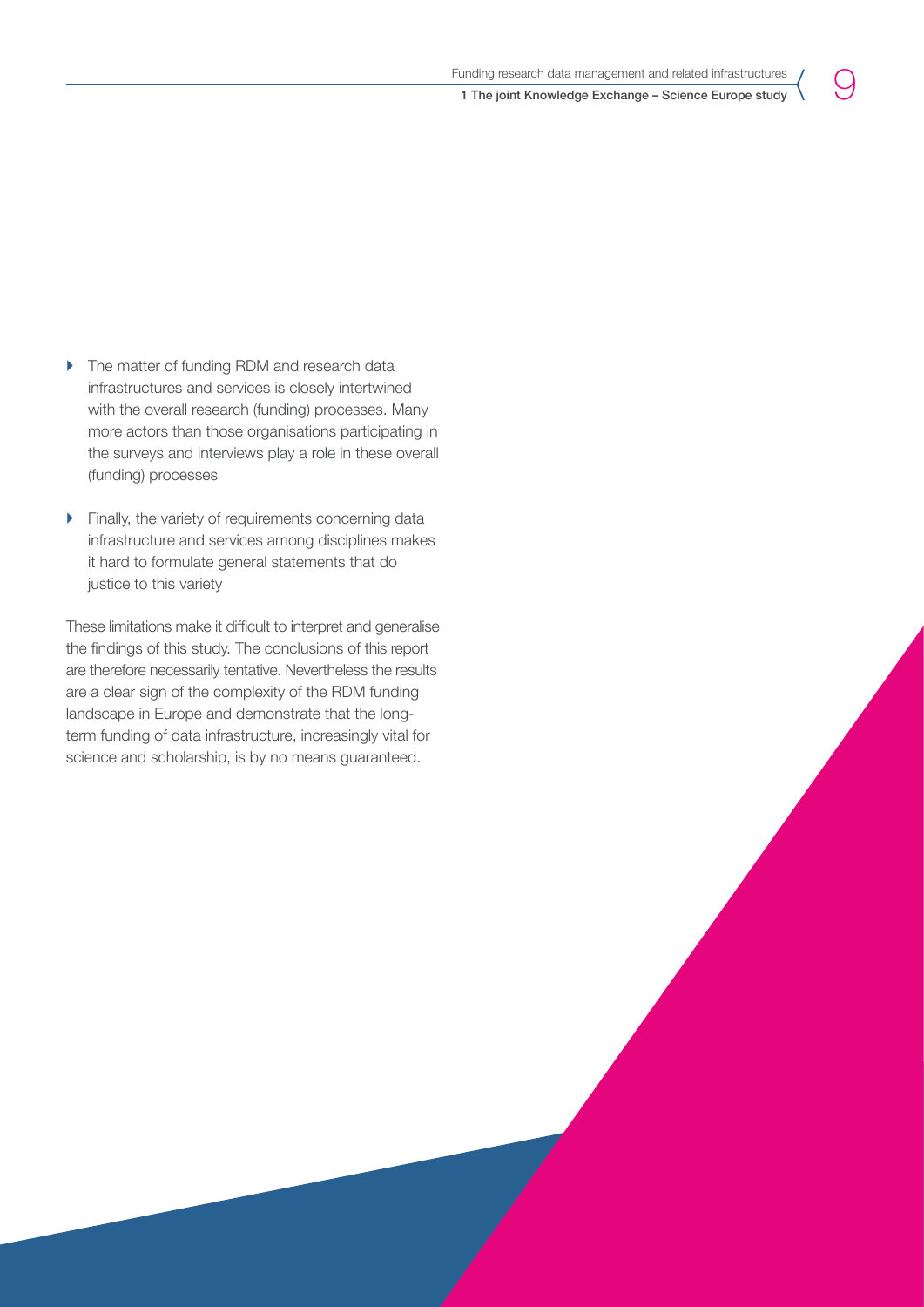# <span id="page-9-0"></span>2 Diversity of actors and services

### 2.1 Key actors and their (actual or perceived) roles

Local, national and cross-national organisations assume different roles within the process of funding and delivering RDM infrastructure and services:

- ▶ Several RFOs cover a number of eligible costs that are related to RDM, via research grants
- ▶ Some RFOs have specific budgets to fund (elements) of) research (data) infrastructure; examples are the National Financing Initiative for Research Infrastructure (INFRASTRUKTUR) in Norway, or the fund for mediumand large-scale research infrastructure of the Hercules Foundation in Flanders, Belgium
- A number of RPOs and universities allocate part of their budgets for developing in-house data services or internal research data infrastructures; alternatively they outsource these to external service/ infrastructure providers
- $\triangleright$  National governments often provide indirect funding for research infrastructure activities, for instance via a national roadmap, often connected to the Roadmap of the European Strategic Forum for Research Infrastructures (ESFRI). These infrastructures are usually funded on a project basis (with a cycle of about five years)
- $\triangleright$  The European Commission runs schemes that allow the funding of cross-border activities in the RDM domain. Like national funding, this is usually on a project basis and related to the EU Framework Programme for Research and Innovation

The perception that each of these types of organisation tends to have about its own role and the roles of others in the RDM funding landscape can be described as follows:

- ▶ Research Funding Organisations contribute to policy development, and half of the responding RFOs implement measures to ensure that RDMrelated goals are adhered to by relevant stakeholders. Most of these are 'soft', but some are strong measures, where funding allocation is conditioned by the compliance with the RDM policies. Fewer than half of the responding RFOs provide incentives for data sharing, and none of these incentives are financial. Most of the RFOs stress that responsibility for RDM lies with the researchers and their institutions
- **Research Performing Organisations and** universities ensure that curation and long-term preservation of the data and the metadata continues beyond the project funding period. Many RPOs set up their own RDM policies to comply with RFOs requirements (or benefit from RFOs incentives). RPOs would then allocate their budget in accordance in order to develop local data infrastructure or make use of existing (inter)national facilities
- $\triangleright$  Research Data Infrastructure providers develop and offer RDM-related services targeted to research groups or institutions. These providers can be disciplinespecific or national, private or publicly-funded organisations, or they can be part of research libraries and research offices within universities. They tend to think that the responsibility for RDM lies with the researchers and their institutions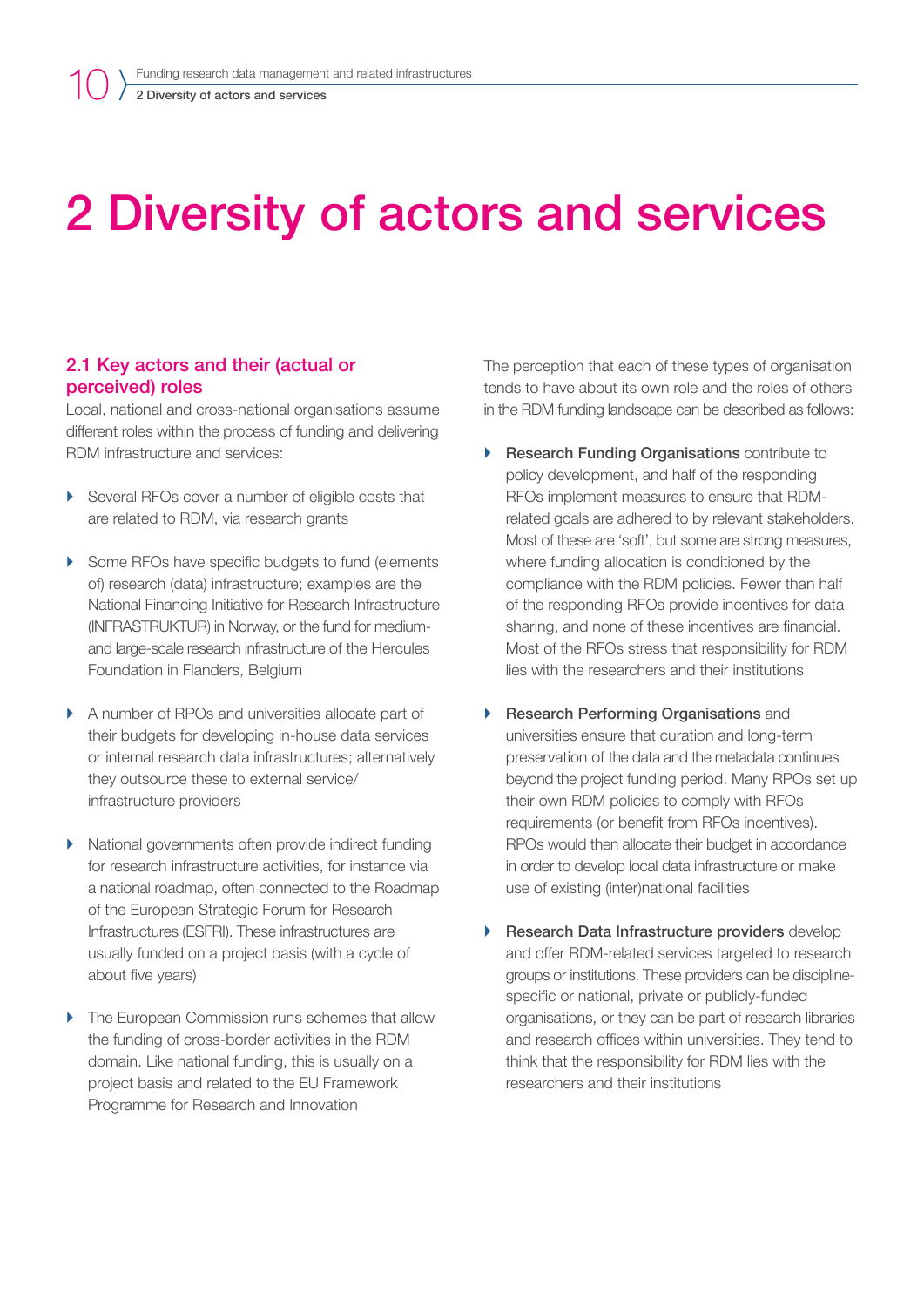2 Diversity of actors and services

<span id="page-10-0"></span>Various roles for different organisations are emerging within the RDM funding landscape. There is no effective coordination: neither among a given type of organisation nor across types; neither at national nor at local level. The international, disciplinary research infrastructures (such as CESSDA, the Consortium of European Social Science Data Archives)<sup>6</sup> display perhaps the highest degree of coordination, although the degree of coordination varies from discipline to discipline. Situations also vary considerably between one country and another and also between one organisation and another in a given country, but in general progress towards the establishment of national or regional research data infrastructure is slow.

## 2.2 Diversity of services, providers and beneficiaries

The providers of RDM-related services and infrastructures are diverse; they can be e-infrastructure providers (such as computing centres), libraries, archives or repositories, higher education institutions (universities) and other research institutions.

The range of provided services is wide; these can include data curation, long-term preservation, data storage and computing facilities. Only in very few cases do providers offer a broad portfolio of RDM and RDI services; more common is the provision of a combination of a small number of data services.

Training of and support for RDM is a service to researchers that is offered by a number of providers, sometimes in the context of projects, sometimes on a paid basis. The provision of training and support for RDM is a major challenge. It is probably necessary to have a combination of regular courses integrated into the curriculum (for students) and specific training courses (for staff) provided by data intermediaries (including university libraries) and data service providers.

Services are provided at different levels: many services focus on a particular field, others cover several disciplines or are more generic in nature. Moreover, there are local services for individual institutions national bodies and also international data services, in the context of pan-European research infrastructures.

Service providers either support all areas of research or specific fields, such as arts and humanities, health and social care, science, technology engineering and maths (STEM), and social sciences.

The beneficiaries of the services provided are mainly universities (as intermediaries) or the researchers themselves directly; sometimes they include heritage institutions such as museums or state archaeological services.

There is no clear insight into existing discipline-specific curation and archiving services. This may need further exploration, as many disciplinary research communities play an active role in research data activities (including among others: astronomy and astrophysics, genetics, biodiversity, high energy physics, Earth observation).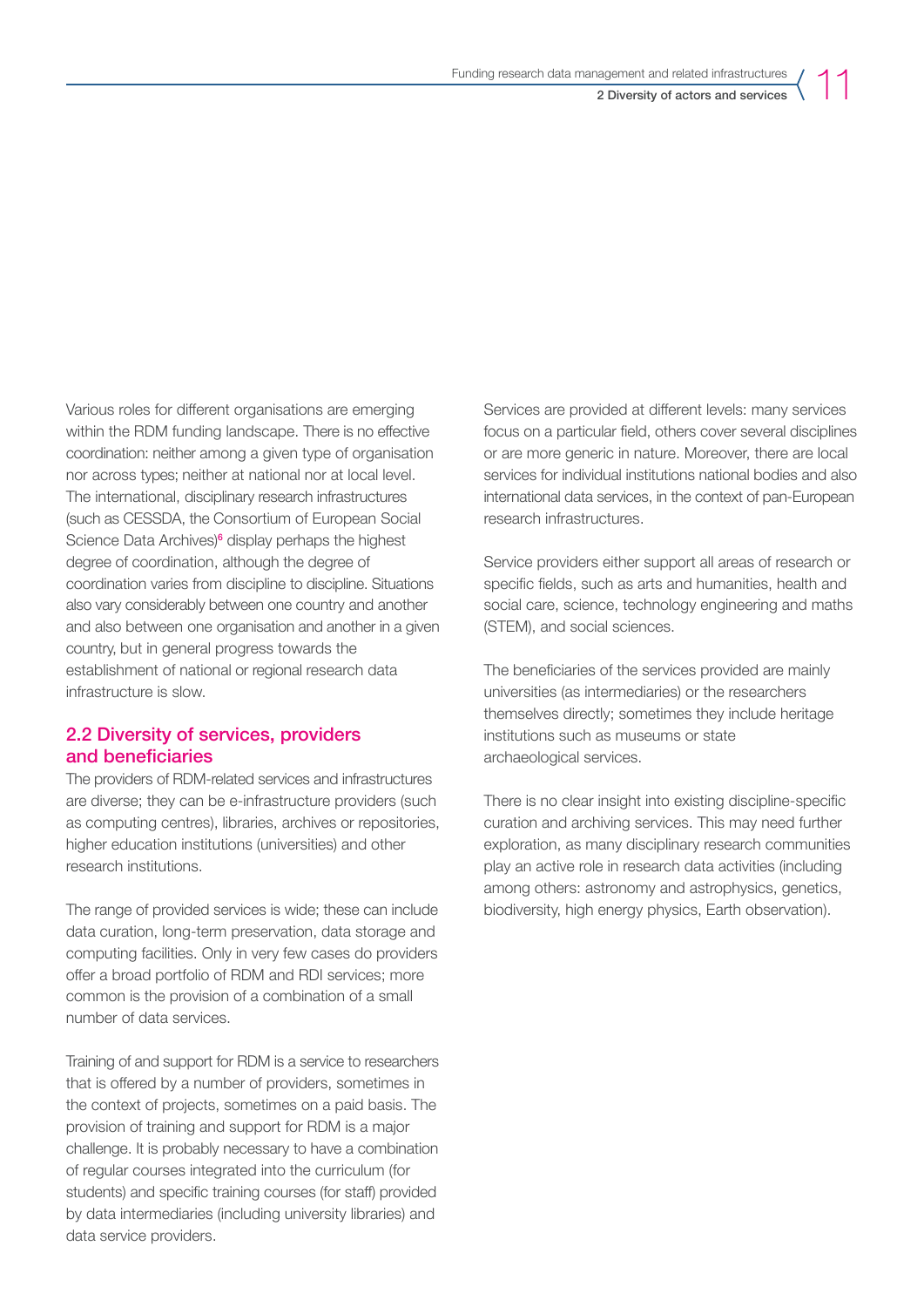# <span id="page-11-0"></span>3 Core findings of the study

This chapter aims to illustrate the diversity in the responses received by highlighting the most important findings.

### 3.1 General challenges related to the funding of RDM and RDI

Although RDM is increasingly accepted as an essential part of good science/scholarly practice, and although the availability of high quality and sustainable research data infrastructure and services is generally acknowledged to be a condition *sine qua non* for all fields of scientific research, the overall and most prominent findings that the responses to the survey indicate are as follows.

## 3.1.1 Challenge 1: Funding of RDM

RDM funding is generally not (yet) seen as a part of the standard research process, nor is it part of the normal research budget, and the specifics of RDM and the budget scope for funding data facilities are usually not clearly defined. The variety in the survey responses seems to indicate that this general situation is shifting, but the pace of this shift is highly variable across institutions and countries. There are initial movements in a few organisations to make RDM fundable explicitly. Few organisations were able to provide concrete budget figures for RDM and RDI, and insofar as numbers were given, they seemed unrealistically low. This supports the conclusion formulated here and in the illustrative text box below.

*"There is often a mismatch between funding for short term projects (funded through commercial, government, agency, EC means) and expectations of long term archival – for which the only existing mechanism at present is national research council funding. This puts data generated through short term projects at risk."*  Research Infrastructure Provider, UK

## Box A: Most funding for RDM is indirect

Funding of RDM services and activities per type of organisations



Survey question to Research Infrastructure Providers, Libraries and Universities:

'How are your RDM services or activities funded?'

Possible responses: directly (e.g. from research council, Government.); indirectly (e.g. overhead, project costs); fees from charging for your services; via research applications or proposals you make yourselves

Interpretation: For a very few research infrastructure providers, there is direct funding for RDM available, whereas for libraries, and more so for universities, financing RDM via indirect methods (overheads etc.) and via proposals is the major type of funding source.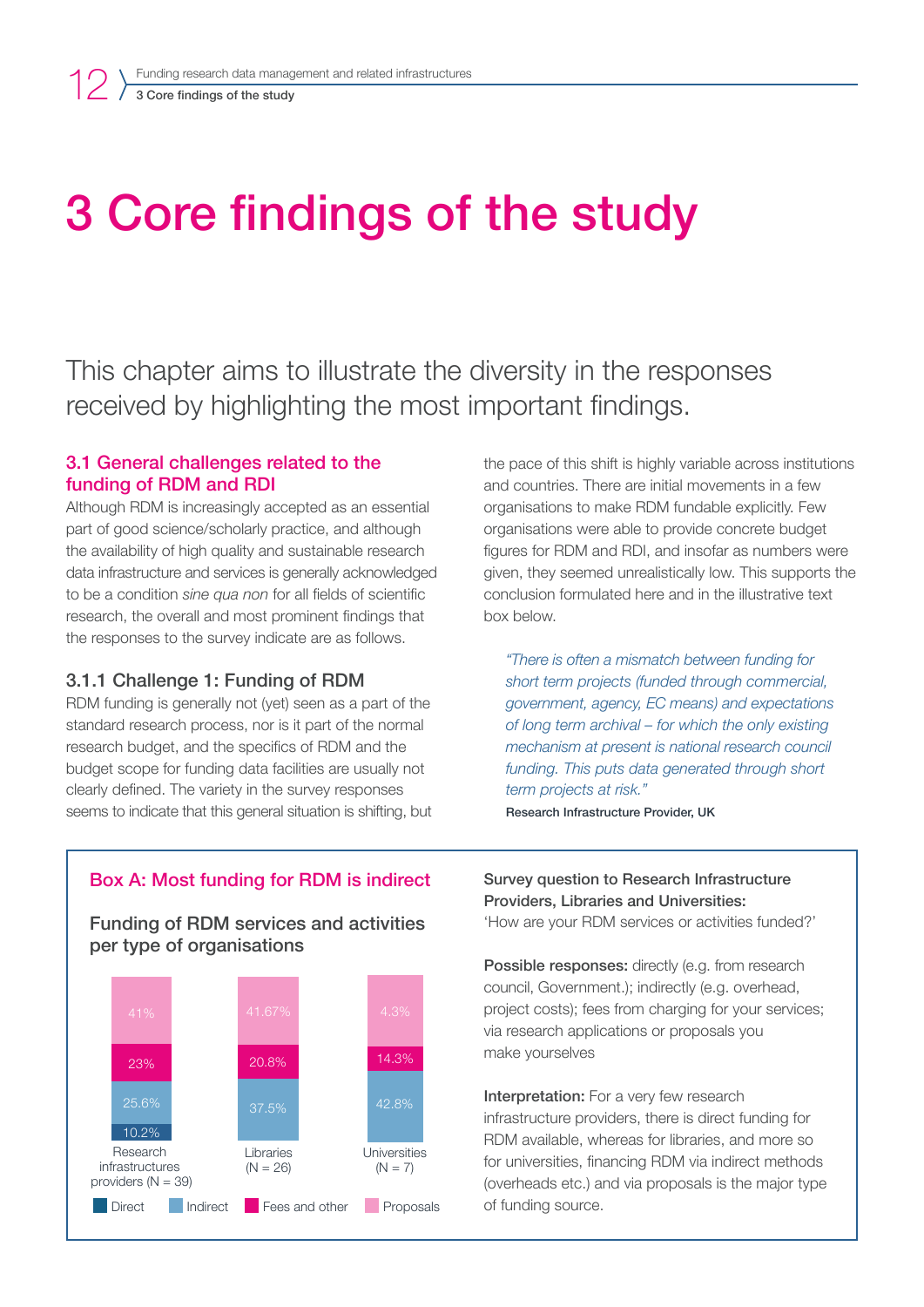## 3.1.2 Challenge 2: Budget allocation to RDM and RDI

As data collection, processing and analysis are usually part and parcel of research projects, these activities are funded on a project basis. However, the funding of stable research data infrastructures and long-term services is usually a separate matter, if they are eligible for funding at all. Although the data created in projects are increasingly required to be sustainable, in practice they are not, as funding for infrastructure and services is often not systematically planned or organised. Many respondents consider the drivers regarding the benefits and value to be unclear, especially in relation to 'who pays' and 'who benefits'.

*"National requirement can only be supported if it would go hand in hand with a national archive and funding strategy."*  Library, Austria

## 3.1.3 Challenge 3: Which data should be preserved and for how long?

The scope of preserving research data (drivers, objectives, terms, responsibilities), especially in the long term, has been explicitly defined only in a minority of cases (research fields/countries). This affects the funding of such services negatively. In spite of this, it is clear that there are several aims for preserving data, among which reuse in later or comparative research and replication of results are important ones. Variations in scope according to discipline may also occur here, for example caused by differences in intensity of reuse, by possibilities to reproduce data in another experiment, or by the historical and cultural value of the data. In some fields commercial exploitation of research data plays a role.

*"Very important players in this game are the scientists themselves. Funding efforts may not be successful if they are not supported, accepted and used by the scientists. Therefore, it is absolutely vital to include them into all these processes."*  RFO

## 3.1.4 Challenge 4: Roles and responsibilities towards funding

In the current situation the roles and responsibilities with regard to funding RDM and RDI, especially in the international context, are unclear. Many respondents from the surveyed organisations stress the need to have both complementary national and international funding opportunities.

*"It's truly important to have both national and international funding for RDI."*  Higher Education Institution, Portugal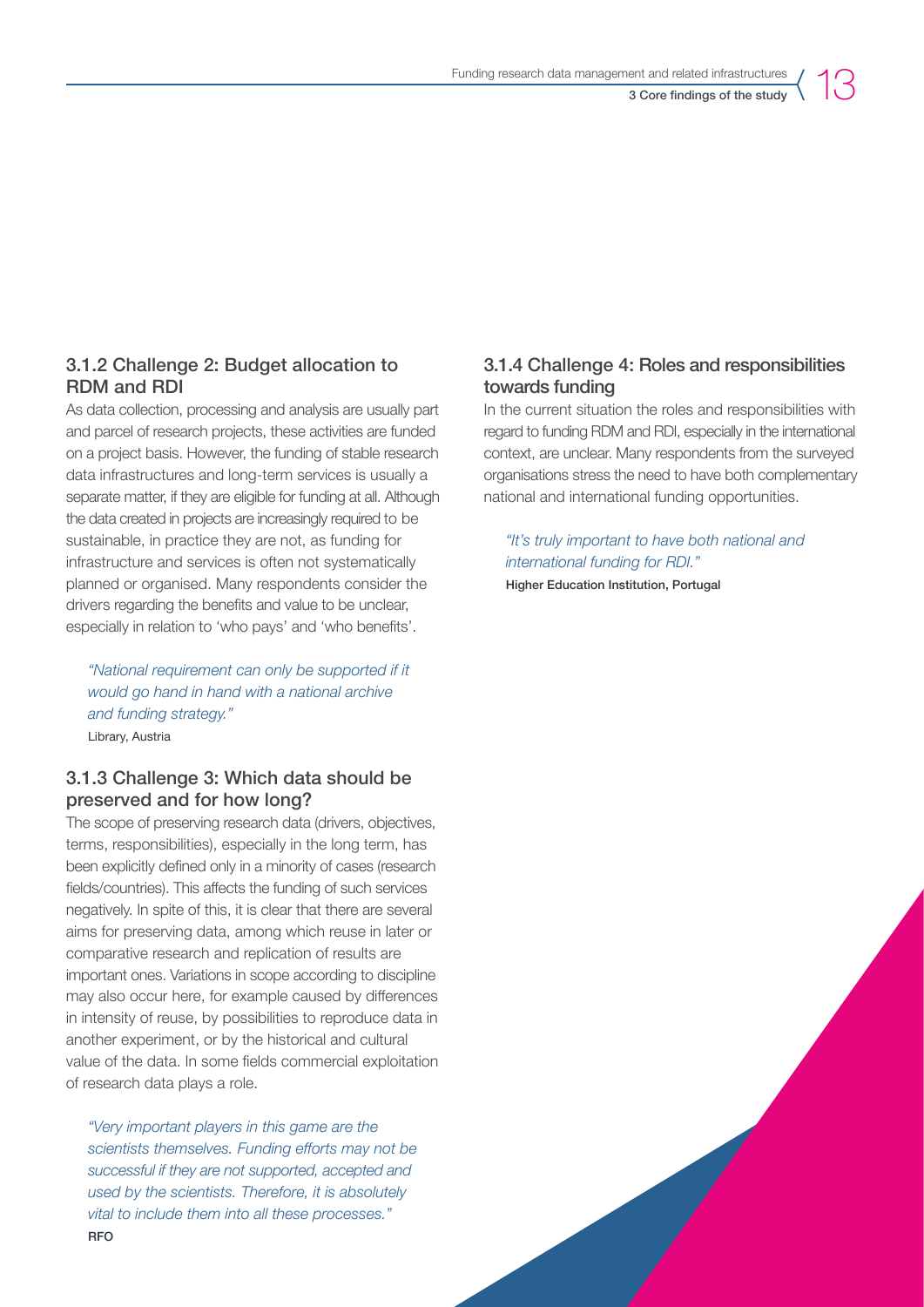## Box B: Budget allocation to RDM and RDI unknown to many

Survey question to Research Infrastructure Providers, Libraries and Universities: 'What percentage of the total budget of your organisation is allocated for RDM and RDI?'

Possible responses: 0 - don't know, <10%, <20%, <30%, <40%, <50%, <60%, <70% or <80%

Interpretation: The lack of clarity about allocations to RDM and RDI is shown clearly: a substantial share of respondents cannot specify a budget allocation.

## Percentage of the total budget allocated for RDI





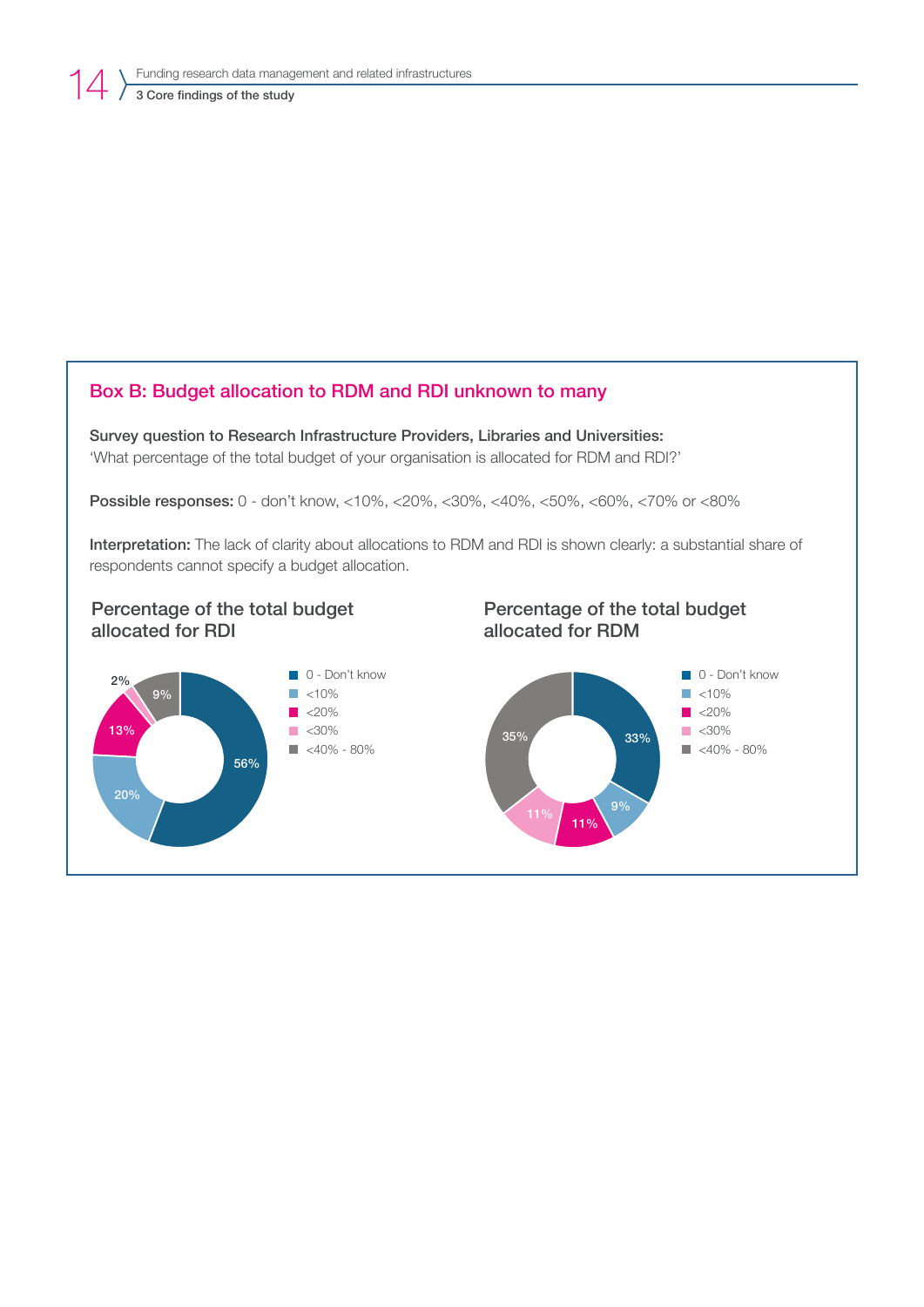## Box C: Budget allocation to RDI perceived as insufficient by most

Survey question to Research Infrastructure Providers, Libraries and Universities: 'What is your organisation's view on the current funding of research data infrastructure at each of the following levels; 'disciplinary', 'local/community', 'national and international?'

Possible responses: 'insufficient', 'maintainable', 'opportunity to grow', 'other' and 'don't know'.

Interpretation: Although the approach is subjective, these figures seem to indicate that in almost all countries either the majority or a substantial number of respondents perceive that insufficient funds are available for the RDM tasks, or are insecure with respect to the situation.



### Current funding of RDI: views from RI providers, libraries and universities

The answers to factual questions about funding RDM/RDI and services, leads to high scores of 'I don't know' (see text box 'Budget allocation to RDM and RDI unknown to many'). It is clear that there is no systematic or structural allocation of funding, and if there is funding it is a combination of indirect funding from a variety of sources.

At the same time a majority of RPO and RFO representatives answer that the funding is thought to be insufficient for RDI. They may for instance witness a lack of – or limitations in – provision of RDM services.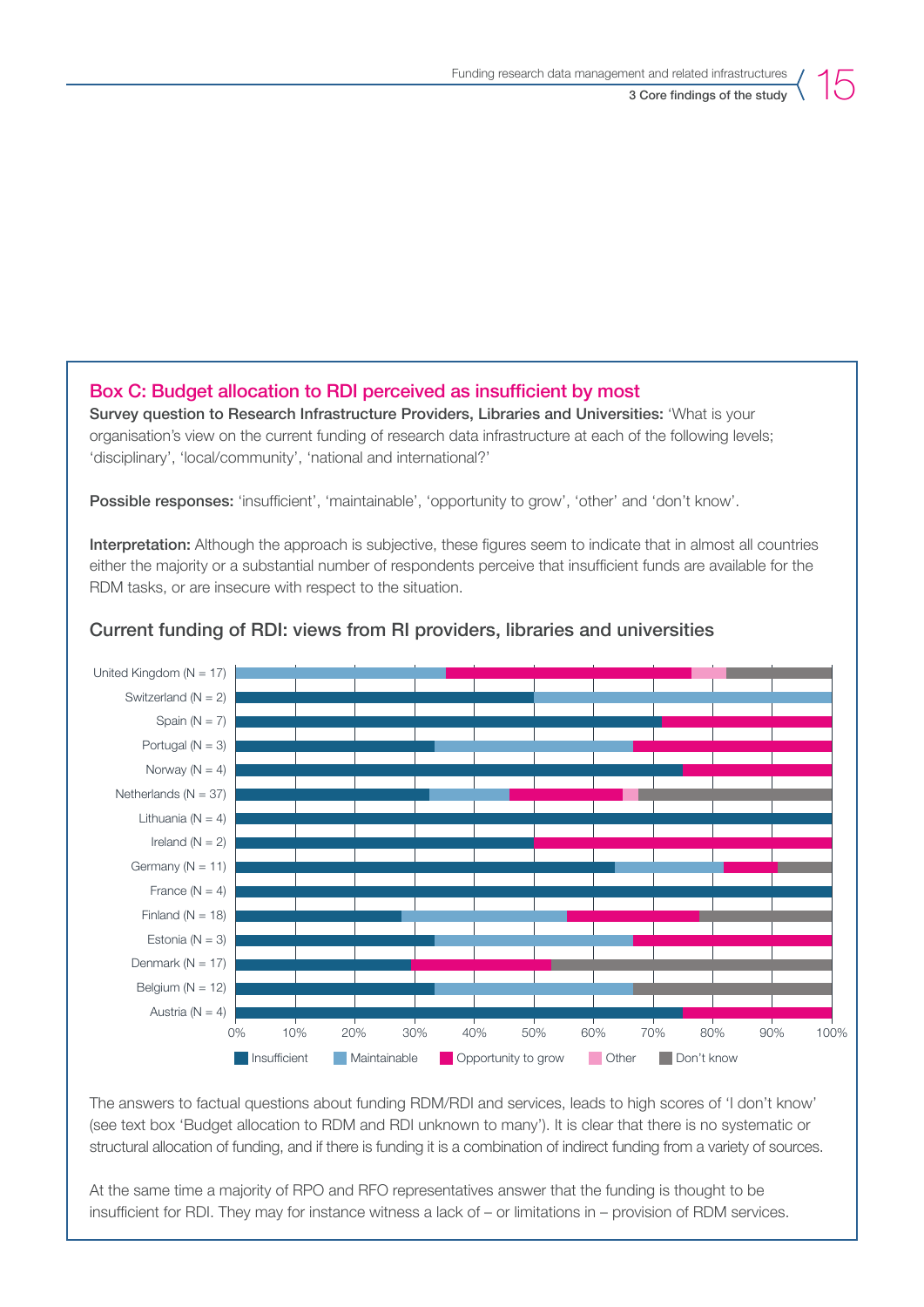## <span id="page-15-0"></span>3 Core findings of the study

## 3.2 Funding challenges related to different phases of the research cycle

The research process is often conceived of as a cycle. The collection, processing, analysis, presentation, publication, preservation and reuse of data are obviously closely connected to the different phases in this research cycle, and so are the requirements of RDM and RDI. Since the requirements change throughout the cycle, it makes sense to look at the funding needs and responsibilities in different phases.

The survey findings can be made more meaningful by relating them to these phases, especially because many respondents appeared to experience difficulty in identifying who is responsible for what. By looking at the different phases in the life cycle  $(=$  when), we get a clearer view on possible responsibilities, benefits and costs for the various stakeholders. In particular, the distinction between 'during the research process' and 'after a research (project) has been concluded' appears to be important from a funding point of view. When focusing on the funding aspects of the research data cycle, four phases can be distinguished:

Phase 1. The actual research stage: data creation/ collection (including potential reuse of already existing data), processing and analysis of the data. Responsibility for the data management is clearly with the researcher. The challenge for the researcher here is to calculate the costs to acquire, process and analyse the data accurately and in advance of the project starting. If budgeted well, data-related costs in this phase are usually funded via the research grant.

Phase 2. Immediately after the research phase: deposit of the data in a designated storage solution seeks to meet the preconditions for preservation, sharing and reuse. The amount of work and associated costs are usually specific to the collected data. Many RFOs now require a Data Management Plan (DMP) at the grant application stage. By working through the DMP sections

and considering the specifics of data sharing and curation, researchers can better identify and justify additional budget requests relating to RDM in their applications. Few funding organisations consider the preparation and documentation for preservation to be eligible for funding via research grants. This depends on the extent to which RDM policies are in place and what they specify.

Phase 3 concerns the first period of keeping the data available for replication purposes, to check the validity of scientific claims (including the possibility to investigate fraud). The institution to which the researcher belongs is usually considered responsible, and therefore the costs are paid by that institution, although one might argue that the responsibility should lie with the funder whose policy stipulates that the data is available for replication and /or reuse.

A growing number of codes of conduct and policies by research organisations require the preservation of research data for at least five or ten years, usually without stipulating who is to cover the costs for this. The funding responsibility is often not clear, also because the objectives of preservation change over time between this phase and the next. As long as the preservation is meant to enable replication, to check claims in publications, and possibly to investigate fraud, the institutions (RPOs) display a growing tendency to take responsibility for funding, as they have an interest in protecting their reputation.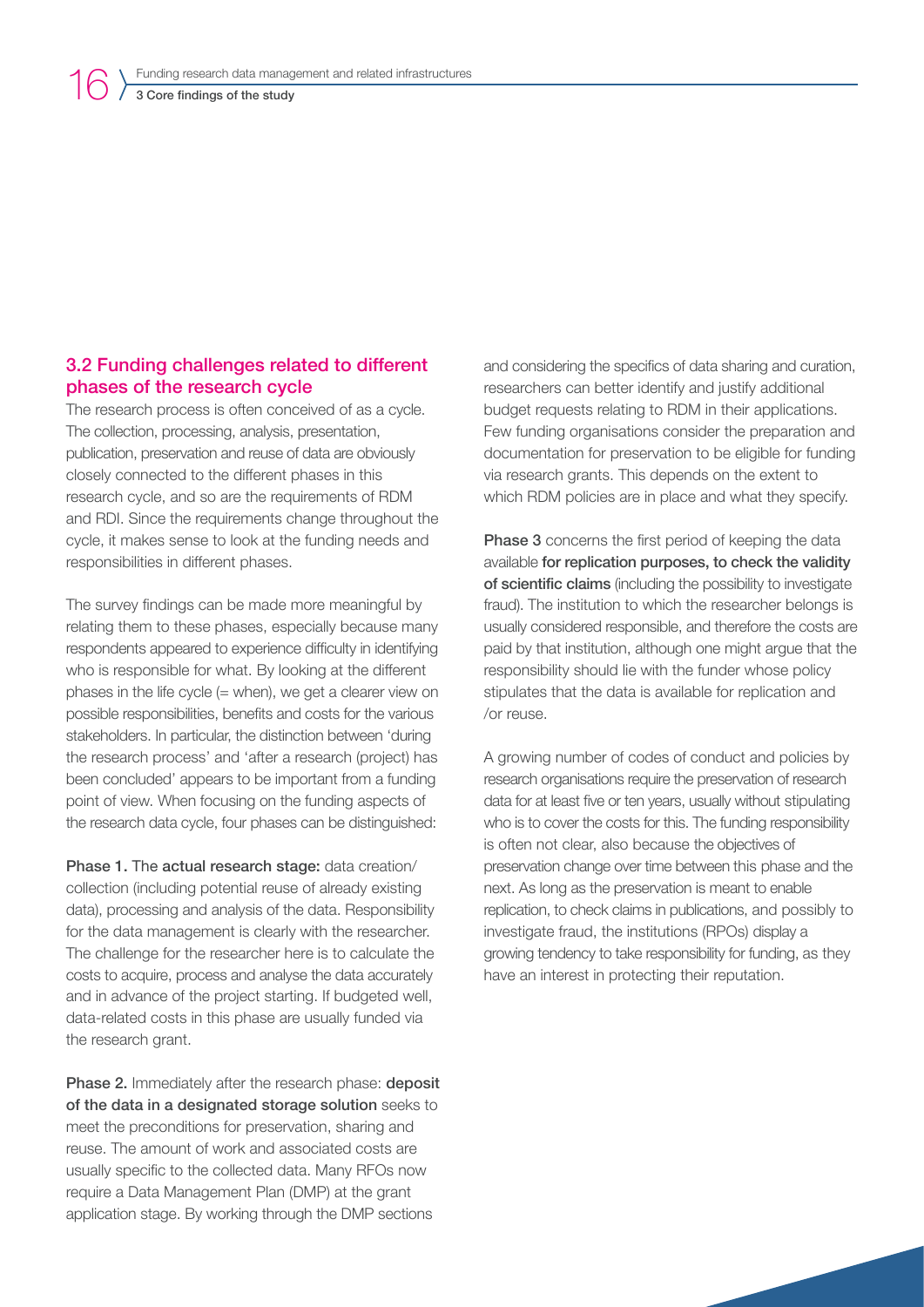Phase 4. Continued preservation after this initial period of five to ten years will also come at a cost, but who will gain from this long-term preservation? There is no (market) mechanism to bring costs and benefits together in identifiable responsible stakeholders (one cannot predict which stakeholders will gain from continued preservation and should contribute towards the incurred costs). In Open Science visions, research data is increasingly declared to be a 'public good' which is worthy of preservation, certainly as long as it represents scientific or socioeconomic value; this poses new questions on selection and on who should pay for this long-term preservation.<sup>7</sup>

A proliferation of data repositories has sprung into being, at different levels (local, national, international), with a great variety of stakeholders (institutional, national, European research infrastructures and even commercial publishers), with various degrees of sustainability, and often with unknown guarantees for survival in the long run.<sup>8</sup> The main funding models are either structural funding or income earning through value added services, or a mix of these two.

A distinction could be made between situations where a direct demand for data reuse exists and situations where this is not immediately so, based on the idea that the user could pay for the reuse. However, this profitability principle may be in contradiction with open data principles; moreover, it is difficult to predict when and how often research data is going to be reused. For a minority of high-demand data a commercial model based on valueadded services is possible, but for the majority of research data it is far from certain that this model will work.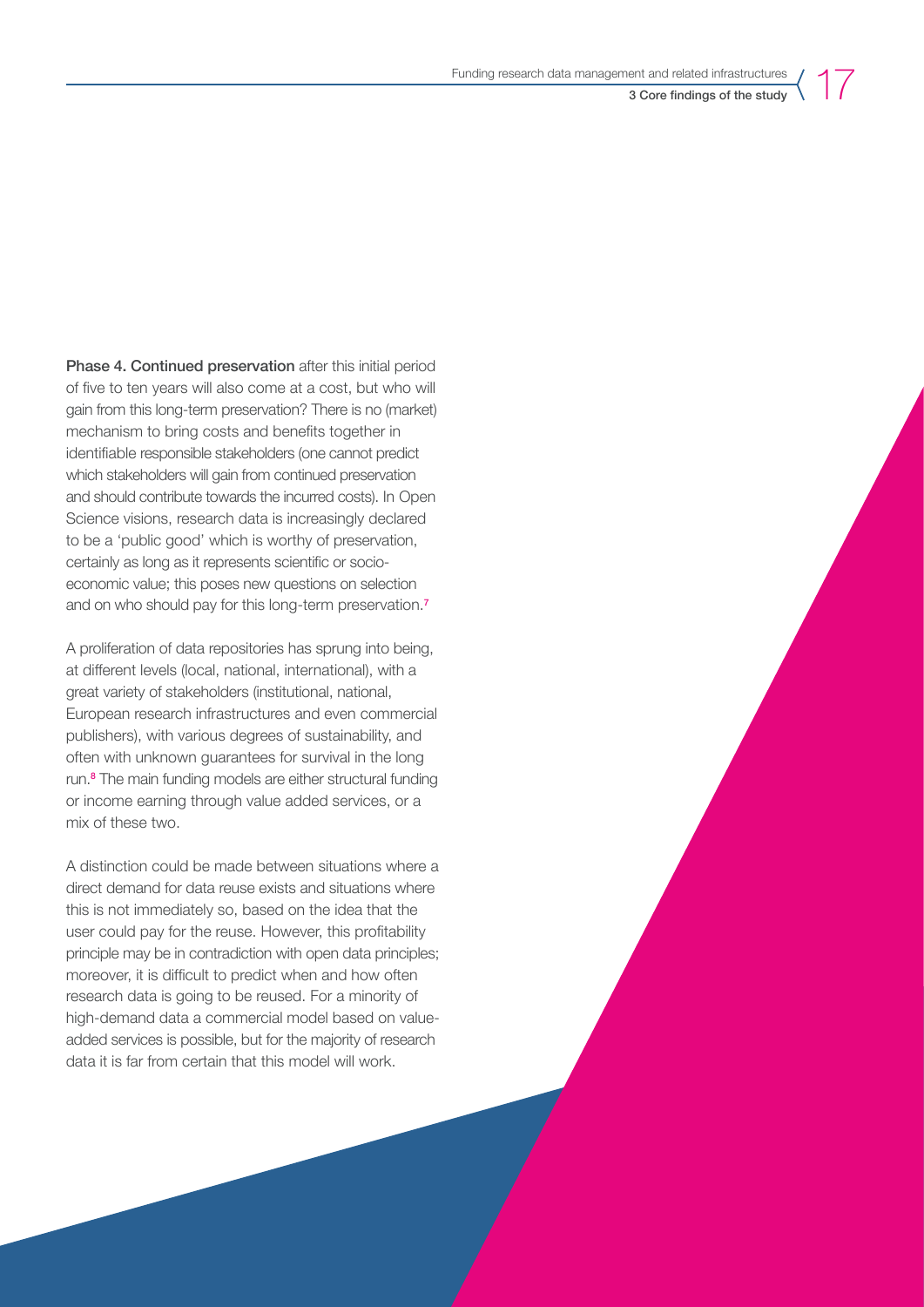<span id="page-17-0"></span>There is a growing awareness of important and unsolved matters concerning financial aspects of research data, both from the cost perspective and from the funding side. In recent years, various initiatives have articulated recommendations concerning the costs and funding of services related to RDI and RDM; some of the resulting papers are presented in this chapter. Although not exhaustive, this overview is useful to put the results of the joint Science Europe – Knowledge Exchange in a wider context.

The **RECODE project** (2013–2015) formulated policy recommendations for Open Access to Research Data in Europe.<sup>9</sup> One of these recommendation (n° 2) states that funding bodies should:

*"adopt a comprehensive approach in funding the implementation of open access to and preservation of research data. Appropriate financing and comprehensive planning is necessary for the following: collaborative and scalable infrastructures and services for access to and long-term preservation of research data; innovative actions that boost data re-use in the research and innovation sector; development of skills among researchers and information specialists, both formal (curriculum development) and informal (training activities). In achieving this comprehensive approach, they are encouraged to mobilize complementary funding instruments."*<sup>10</sup>

The 4C Project (Collaboration to Clarify the Costs of Curation) aimed to help organisations across Europe to invest more effectively in digital curation and preservation. The project emphasises that the point of this investment is to realise a benefit. It provides an instrument to compare the curation costs across institutions, but also gives a number of valuable funding considerations, such as:

- ` *Make funding dependent on costing digital assets across the whole life cycle*
- ` *Design digital curation as a sustainable service*
- ` *Provide domain-wide shared infrastructures to exploit economies of scale*
- ` *Design funding constraints to ensure that sustainable digital curation is underpinned by proven costeffectiveness*

Moreover the 4C Project:

*"recommends that funds are not awarded to initiatives (e.g. research projects, development projects) that aren't able to give a plausible estimate of how much it will cost to sustain and make available the data they will be funded to create."*<sup>11</sup>

Funding data infrastructure and supporting services is also high on the agenda of the Research Data Alliance (RDA), which aims to promote international cooperation and infrastructure required for scientific data-sharing. In the 2010 report, 'Riding the Wave', a High Level Expert Group on Scientific Data recommends that additional funds be earmarked for scientific data infrastructure:<sup>12</sup>

*"Development of e-infrastructure for scientific data will cost money, obviously – and as there is a significant element of public good in this, so there must be a significant degree of public support. [...] We call upon the European Council to expand the funding possibilities."*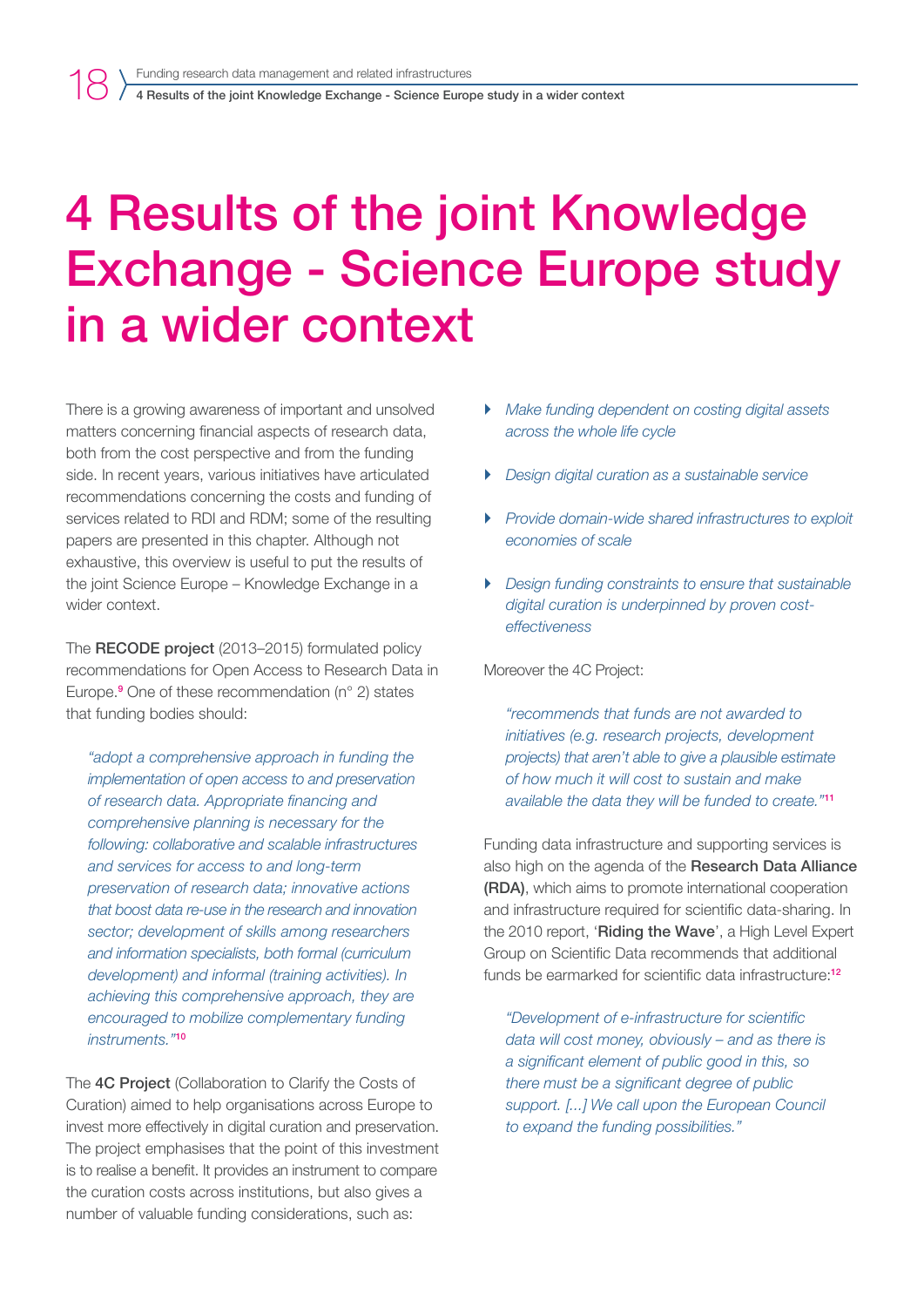The successor report, 'The Data Harvest', had similar recommendations in 2014:

*"Much work is needed to develop the underlying infrastructure, identifiers, meta-data, systems and networks – and for that, again, public funding in Europe and international coordination by RDA will be needed".*<sup>13</sup>

The call in 'Riding the Wave' for a collaborative data infrastructure was responded to by the **Knowledge** Exchange paper 'A Surfboard for Riding the Wave: Towards a Four Country Action Programme on Research Data'.<sup>14</sup> Based on the situation with regard to research data in Denmark, Germany, the Netherlands and the United Kingdom, it offers outlines for a possible coordinated action programme for the four countries in realising the envisaged collaborative data infrastructure, requiring the involvement of all stakeholders from the scientific community.

In 2013 Knowledge Exchange addressed issues relating to costs and value of research data in two workshops. The workshop report, 'The Price of Keeping Knowledge: Financial Streams for Digital Preservation',<sup>15</sup> showed that diverse sources of income are required to run a data centre and called for more value to be assigned to research data. In the Knowledge Exchange workshop report 'Making Data Count – Research Data and Research Assessment'16 RFOs are advised to set up policies, to implement well-defined mandates linked to grants encouraging data reuse, to observe development of practice and to provide funding in key areas.

The Research Data Working Group of the League of European Research Libraries (LERU) has formulated a Roadmap for Research Data.17 Chapter 5 of this report is devoted to costs (pp. 24–27). Section 102 states:

*"The revolution that data-driven science has initiated presents great challenges for a university and its finances [...] and this makes the identification of costs in supporting research data management of significant importance for university planning. Alternative funding sources could be the EU and individual research funders, although not all costs (such as recurrent staffing costs) would be considered as eligible costs by external funders. The extent to which research funders will fund the storage of, and access to, research data after the end of a project is also a factor to be taken into account when costing the construction and sustainability of research data infrastructures."*

In 2015 Research Councils UK published a 'Draft' Concordat on Open Research Data', building on an earlier set of open data principles.<sup>18</sup> The first principle of the Concordat recognises the value of research data for high quality research as a facilitator of innovation and a safeguard of good research practice, and states that:

*"Funders of Research will support open research data through the provision of appropriate resources as an acknowledged research cost."* 

It is interesting to note that out of the 565 research infrastructures currently registered in MERIL, an inventory of openly accessible research infrastructures in Europe, 297 include the word 'data' in their description.19 Moreover, of the 1476 data repositories registered in 65 countries (including two international categories) worldwide, 132 have 'research infrastructure' in their description.<sup>20</sup>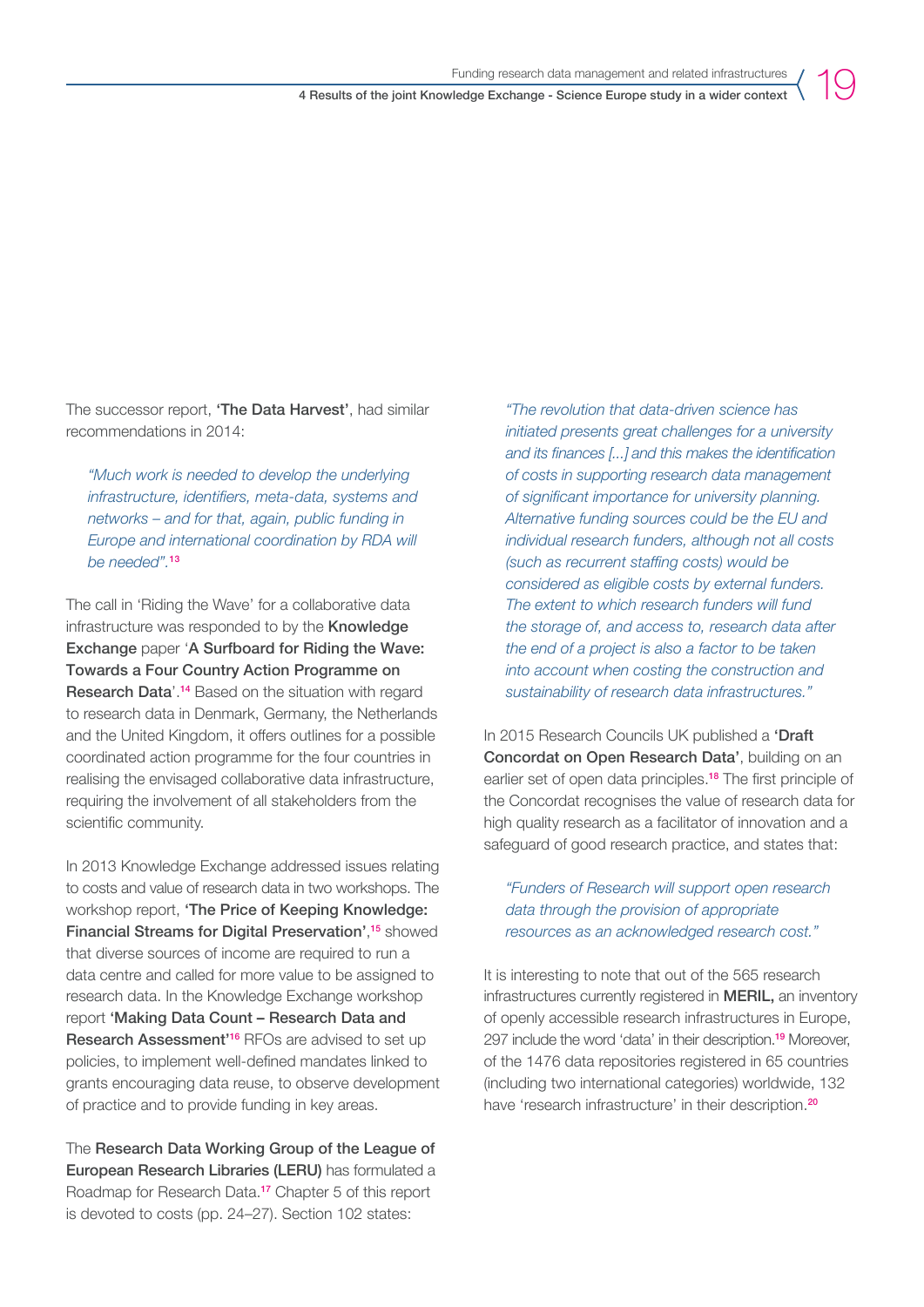The Science Europe survey report 'Funding and Pan-European Cooperation for Research Infrastructures in Europe' (January 2016) points in the same direction as the outcomes of this study:

*"The landscape in Europe is diverse, with a range of approaches to issues such as the strategic priorities and the procedures used to define them, the funding of RIs and the exchange of information".*<sup>21</sup>

And:

20

*"Funding instruments and procedures for RIs vary across the surveyed countries of the Science Europe Member Organisations, and sometimes it is difficult to classify these clearly."*

The European Open Science Cloud (EOSC) aims to provide an important shared infrastructure for research, including a data stewardship component. The report of the High Level Expert Group (HLEG) for the EOSC is being written in parallel to this report, and therefore it is not possible to quote it. It is, however, anticipated that its recommendations will be relevant for RFOs and RPOs throughout Europe.

The HLEG stresses that current funding mechanisms are biased towards the data-sparse and 'narrative' scientific publishing system of the past, while nowadays support for data publishing and tool sharing are required. Only proposals to develop infrastructure that include a sustainability plan for how it will persist should be eligible for funding. An overall average of 5% of the total project costs is seen as a reasonable estimate for the amount of funding required to sustain and share data and other non-traditional outputs.

The OECD Global Science Forum (GSF) document 'Sustainable Business Models for Data Repositories' builds on a study conducted by a Working Group co-sponsored by the Research Data Alliance (RDA) and the ICSU World Data System (WDS), initiated in September 2014. The group identified the most significant income streams of data repositories and developed a typology of the various business models encountered.22 It was found that:

*"Although many established national and international data repositories have reliable sources of income from research funders, these sources of income are generally inelastic and may be vulnerable (whether to short-termism, ill-considered re-prioritisation or attempts to pass responsibility to other budgets). Some data repositories are exploring means of diversifying their income streams to increase sustainability [...]"*

These include data deposit charges and selling curation and preservation services to various government, public and private institutions. Many data repositories are also substantially dependent on short-term project funding relating to research, training or infrastructure development activities. Some repositories charge for value-added services, and a number of others are exploring ways in which this can be done while conforming to Open Access principles.

The OECD GSF paper states that the funding models for data infrastructures and data repositories remain uncertain:

*"As OECD Countries increasingly look to Open Science as a means to advance knowledge more rapidly, to increase the benefits and return of investment in research and to foster innovation, the sustainable funding of the data infrastructure necessary for Open Science needs to be addressed."*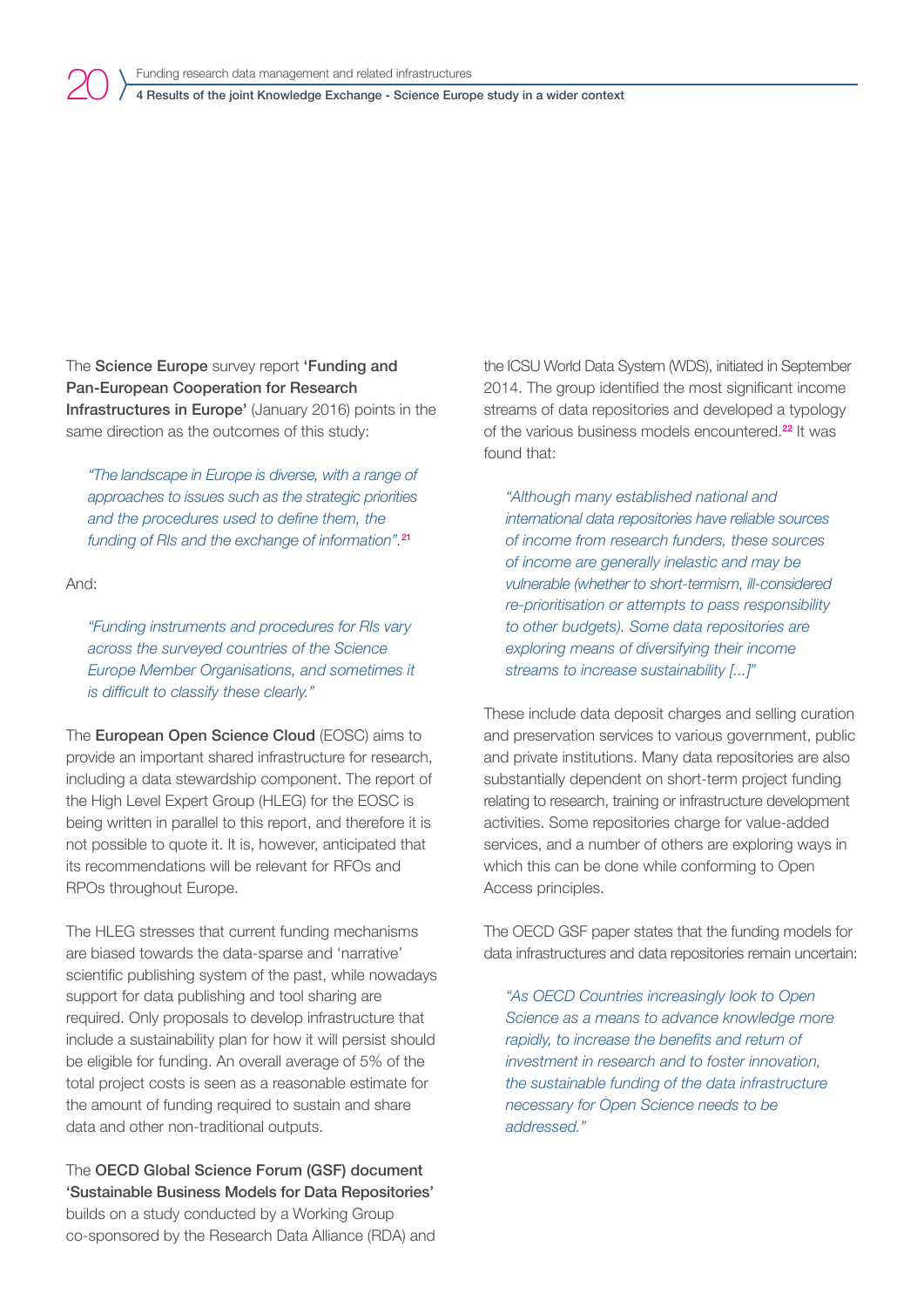In February 2016, the **ERAC Task Force on Open Access** to Research Data published a report recognising the complexity of the cost structure of open research data, distinguishing (1) overarching costs; (2) infrastructural costs; (3) handling costs; and (4) legal costs.<sup>23</sup>

The question whether research data should be made freely available without cost or if it is legitimate or justified to charge end-users for access to data is answered as such:

*"We as a Task Force feel that, although it is debatable whether costs for depositing, (long term) preservation, value adding or other types of actions to make the data (better) reusable are justified, costs for access in itself does not fit the principle of open research data at this moment."*

The report also states that:

*"Researchers must be sure costs will not be an obstacle or impediment to access data."*

*"It should be assessed whether costs involved in realising open research data could be eligible in different funding schemes/for different funding organisations."*

*"Supporting research data must not be looked at only from the perspective of costs since significant overall savings – considering the greater research context – could be achieved due to long-term preservation and preparation of data for further reusability."*

In April 2016, the Amsterdam Call for Action on Open Science<sup>7</sup> was released as the main result of the Conference on 'Open Science – From Vision to Action' hosted by the Netherlands' EU presidency on 4 and 5 April 2016. The underlying vision is – by 2020 – to reach "full open access for all scientific publications" and to adopt "a fundamentally new approach towards optimal reuse of research data". With regard to the development of research data infrastructures, the introduction of FAIR (Findable, Accessible, Interoperable and Reusable) and secure data principles and the setting up common e-infrastructures are called for.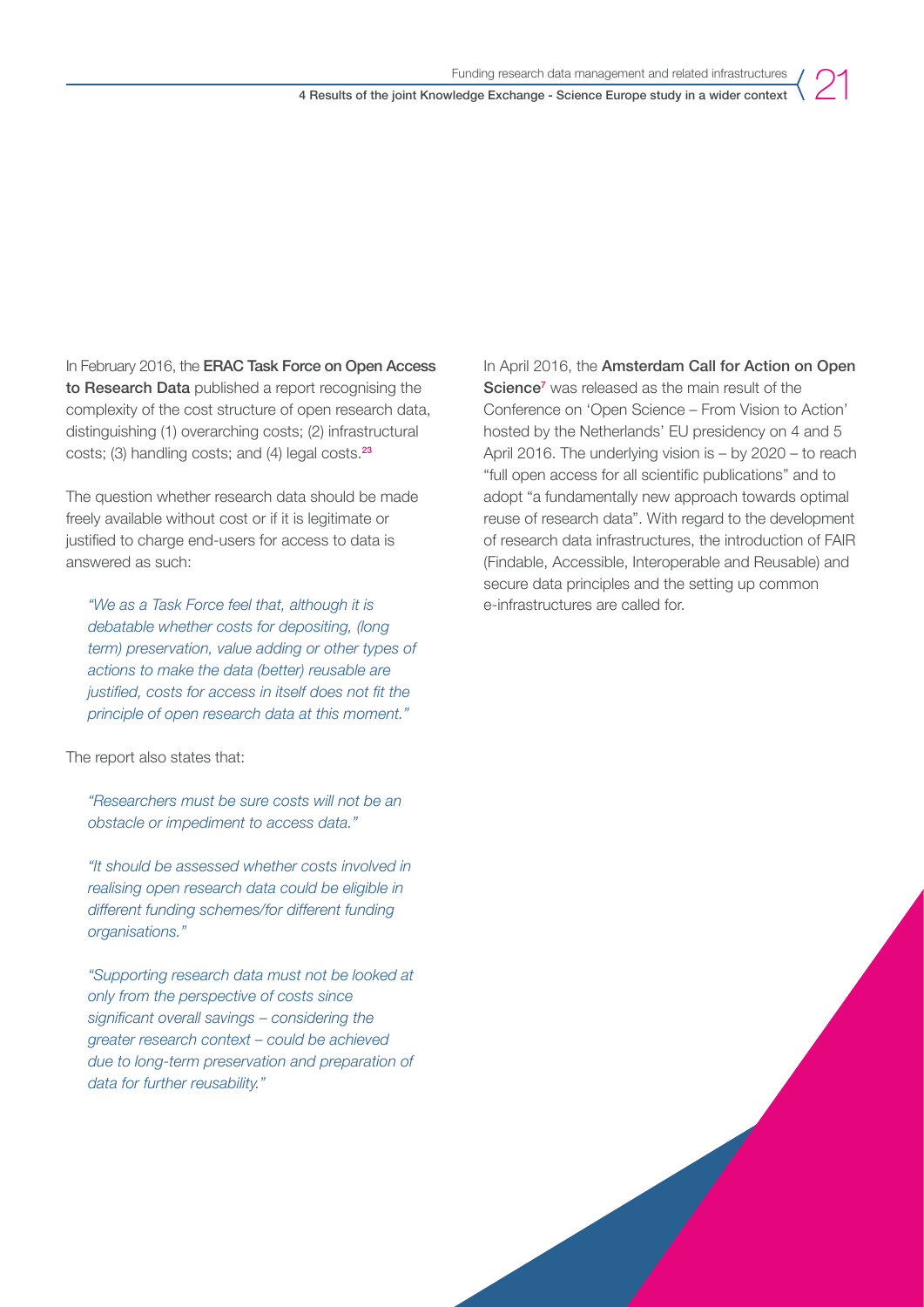## 5 Conclusions

<span id="page-21-0"></span>22

Policy formulation among RFOs and RPOs with respect to RDM and access to research data is an ongoing concern, and is taking place at different paces among countries and organisations.

RPOs are taking responsibility more for the data produced in the institutes and centres that they encompass rather than formulating more general policies. RFOs are usually in a better position to formulate such general policies, because the funding instruments can be used as a mechanism to enforce RDM guidelines or Open Data principles. Exchange of practices can further inform the policy formulation processes, as a greater alignment on the matter is desirable.

However, not all funding organisations consider it their responsibility to formulate such policies, let alone feeling responsible for funding the consequences. The funding mechanisms simply do not yet seem adapted to the shifting demands that are being made concerning the management, preservation, and sharing of research data. Most funding mechanisms are geared to funding research on a project basis, whereas the services and infrastructure for data management and access require a good amount of permanence. Many grants and investments in data facilities require that the grantee guarantees continued access to the results of the project after it has been finished, which usually implies that the institution employing the researcher inherits this obligation. Obviously this means that (a) commitments are often made in a 'soft' way, the reality of which is difficult to check after several years have passed; and (b) where the commitment is met, the continued care for the data is paid from the (research) budget of the institution inheriting the obligation. And although the number of data repositories and other facilities and services is rapidly growing, the situation is far from transparent.

#### 5.1. EU and national funding

The surveys essentially demonstrate that funding organisations in Europe think (and act) very differently about their responsibilities for the funding of data services and infrastructures. Therefore, RFOs and RPOs in Europe should (re)consider their position on the funding of data facilities. Moreover, there should be better and more effective coordination between national and international (European) funding mechanisms/ schemes/responsibilities of such facilities.

The sustainability of research that is only funded on the basis of projects is low if this is not coupled with investment in adequate data infrastructure and services. Also, the majority of European investments in establishing infrastructures (e-infra, research and data infrastructure – EUDAT,<sup>24</sup> PASTEUR4OA,<sup>25</sup> OpenAIRE,<sup>26</sup> and many more) is on a project basis. It is hoped that those infrastructures that serve their purpose and audience well will become sustainable entities with sound business models, but this is by no means certain.

Proper criteria for the selection of infrastructures that are worth maintaining (and worthy of stable funding) do not exist. The implicit 'strategy', if it may be called a strategy, of "*let a hundred flowers bloom*" may result in a situation where a substantial proportion of the flowers will perish after some time. It is evident that not all flowers are perennial, but the garden of research data services and facilities obviously needs both watering and weeding.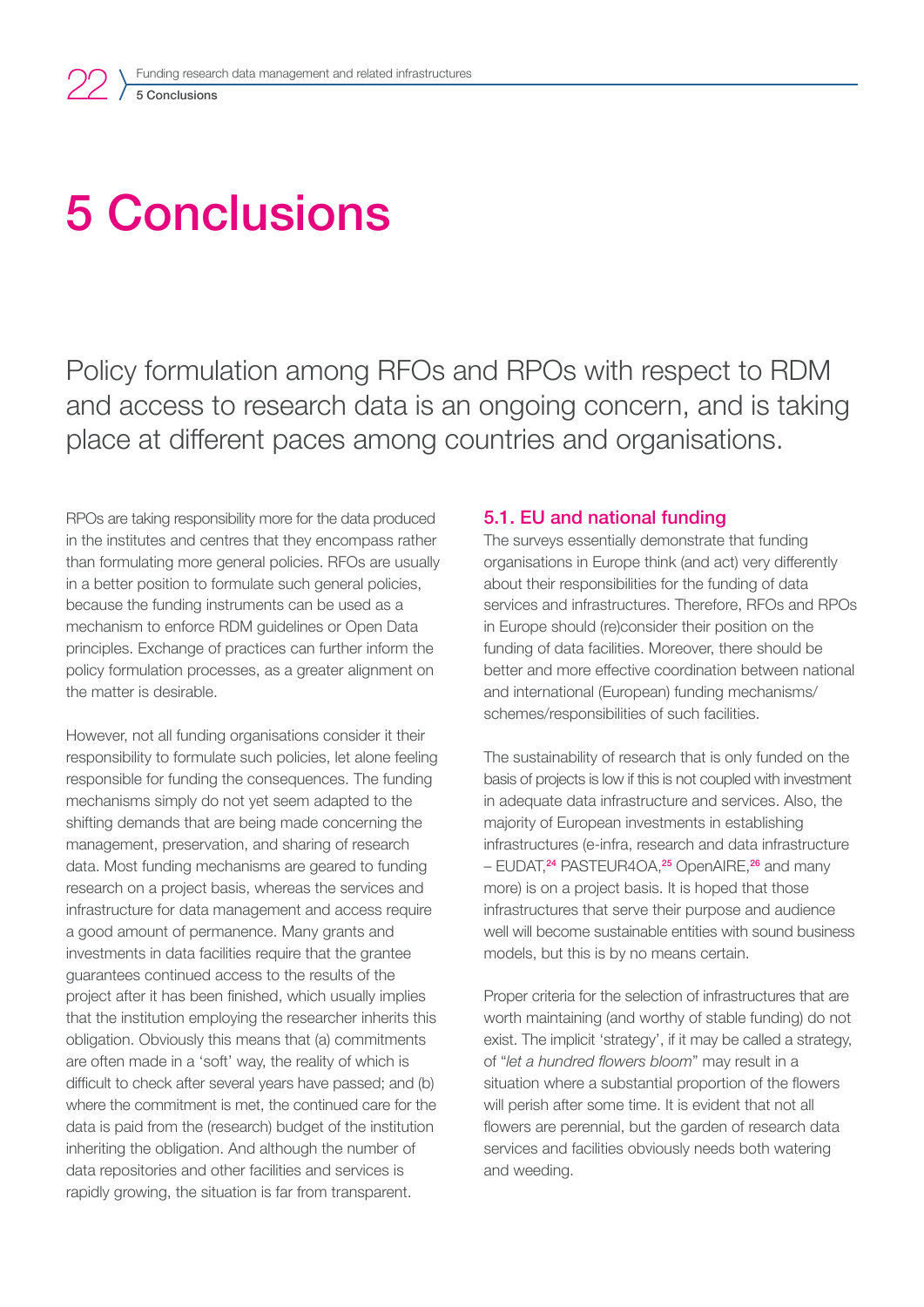

<span id="page-22-0"></span>It seems that the task of maintaining the data produced during projects (operations around curation, storage, archiving, sharing) will remain primarily a responsibility at the national and/or local level. However, strategies and policies with respect to research and data infrastructure are as yet fragmented at the national level, and there is no clarity about if, and how much of the research budget, national RFOs and RPOs are willing or need to invest in data infrastructure and services. The 5% 'data overhead' mentioned by the High Level Expert Group on the EOSC seems a reasonable starting point. Moreover, there is also a role here for research and data infrastructures at the EU and wider international level, and a certain amount of EU funding will also be necessary to complement the national and local funding.

An additional issue is the different size and requirements per discipline. With data volume and complexity increasing, the amount of expertise and labour required to keep the data (re)usable over time only adds to the problem. A solution, which will have to come primarily from national investments, will have to take such requirements into account. The balance of costs and benefits will probably have a disciplinary component.

Irrespective of the business model and funding channels chosen (such as lump sum, project, value added services, mixed), ultimately the money for data infrastructure originates from two sources: government funding and (depending on the discipline) private sector research funding, where the latter is rarely the core funding. Based on this situation, an optimal balance between the two, with agreed responsibilities and clear incentives, is urgently needed. The main issue at stake is the question of how far it is reasonable to allow privately co-sponsored data not to be openly shared. Various reports maintain it is reasonable for companies sponsoring research to expect that research data will be made openly available if doing so creates no significant commercial disadvantage to them. There is therefore a need to develop protocols on when and how data that may be commercially sensitive should

be made openly accessible, taking account of the weight and nature of contributions to the funding of collaborative research projects, and providing an appropriate balance between openness and commercial incentives.<sup>17</sup>

### 5.2. The research cycle

When formulating policies with respect to the funding of data facilities, it makes sense to take into account the full research cycle. There is clearly a challenge in ensuring the sustainability of research results after project funding has ended. The question 'who pays' is a direct result of the responsibilities and the underlying motivations to preserve the data. The answer is different for the reproducibility in the short to medium term (formulated in codes of conduct) and for the availability of data for reuse in the long term.

Host institutions may be inclined to cater for the reproducibility of data, but, as long as data volumes continue to increase faster than storage costs per unit drop, the maintenance costs of data facilities tend to increase over time. The impact of these increasing costs on key functions of the host institutions (such as research and education) is unclear.

It is also unclear what 'guarantees' can be expected for the long-term availability of research data for further reuse. Although research institutions partly provide this essential function of the RDI, the safekeeping of research output is usually not explicitly part of their remit, and sustainable income to support these activities is not sufficiently secured through stable funding or additional revenues. Irrespective of how institutions are funded, for research it is critical that the research funding ecosystem will allow such infrastructures to be put in place.

Even when sustainability is formally required by a funding organisation, it is hard to check whether there is compliance with this requirement a couple years after the end of the project funding. It is not realistic to expect that the 'guarantees' for sustainability of data resources given by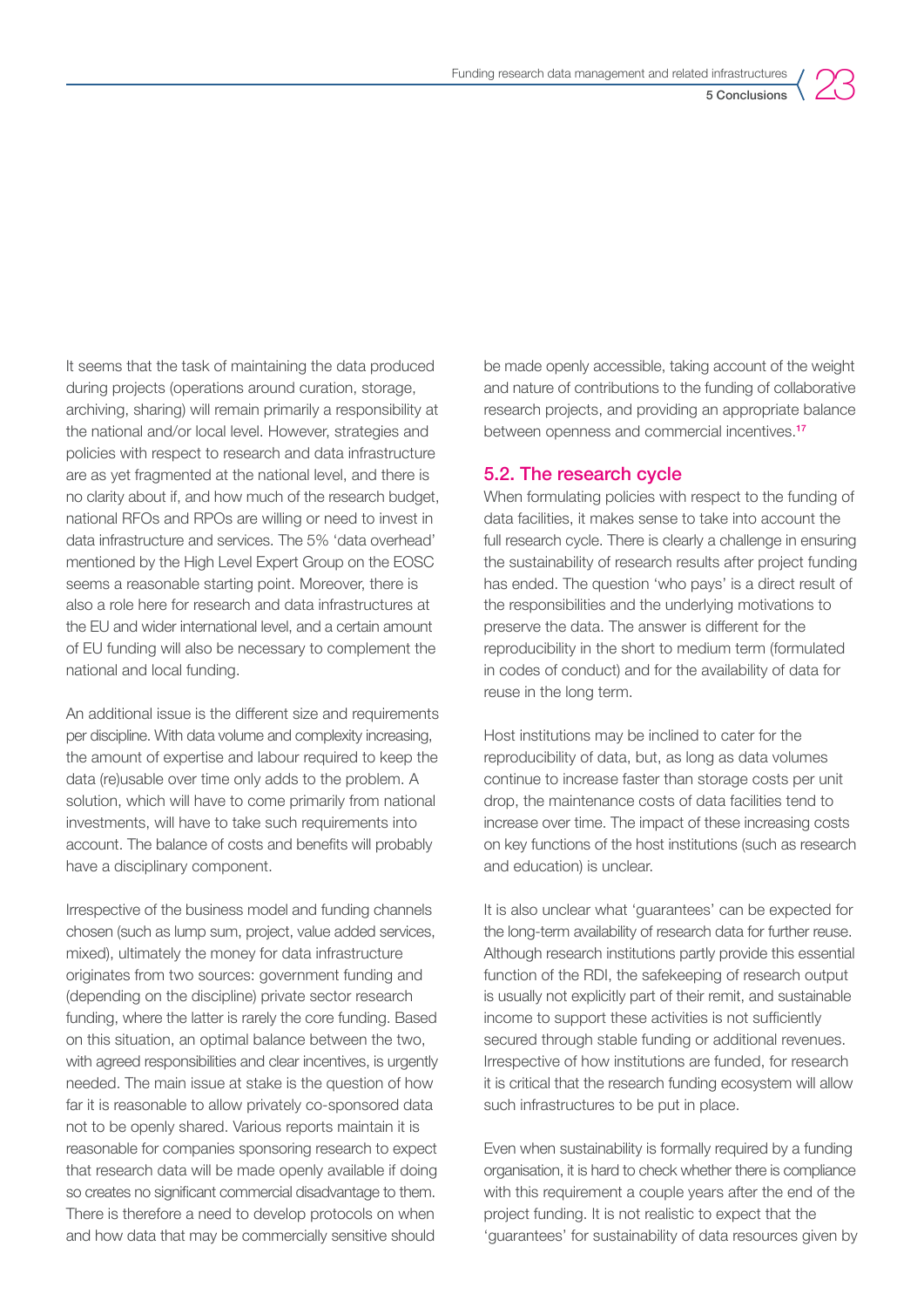<span id="page-23-0"></span>research organisations hosting projects can be met if there is no follow-up funding, or when there is no data infrastructure in place that has the mission and reliable funding to ensure sustainability.

Research Funding Organisations may or may not consider RDM activities during active research to be eligible for funding. The Knowledge Exchange – Science Europe survey exercise indicates that RDM often seems to be funded indirectly, without any clear budget (see chapter 3). This adds to the already apparent problem of ensuring that data remain available after active research. For good RDM during the active research phases, and for ensured reusability of quality data at a later stage, RDM activities and resulting costs should be considered to be part of the costing breakdown in research funding programmes.

#### 5.3. Possible ways forward

In the preceding chapters, both the surveys of this study and the findings in other reports on funding provide indications of what to do next. Moreover, it is also wise to look at approaches followed outside Europe, for example in the US, where the NSF has designed a programme of 'Data Infrastructure Building Blocks' to develop a robust and shared data-centric cyber infrastructure.<sup>27</sup> Such a strategy of components that should fit together like Lego bricks seems conceptually interesting. However, it requires a vision of an infrastructure that is expandable

and modifiable over time.

It is clear that given the diversity in Europe, such a common vision – and related strategy and funding programmes – is not easy to accomplish. Perhaps the Open Science visions currently being formulated, both at the EU-level and nationally or locally, offer a good starting point for the layout of a layered, component-based infrastructure with complementary functions at various levels: international/national/local, mono/inter/multidisciplinary, type of service infrastructure (computing, storage, network, data, research).

Finally, any future activities for Science Europe, Knowledge Exchange or others on the theme of funding RDM and RDI should consider the joint active engagement of representatives from the various stakeholders involved in funding decisions relating to data infrastructures. This would include representatives of funding organisations and science policy makers, data repositories, research performing organisations, and the academic community.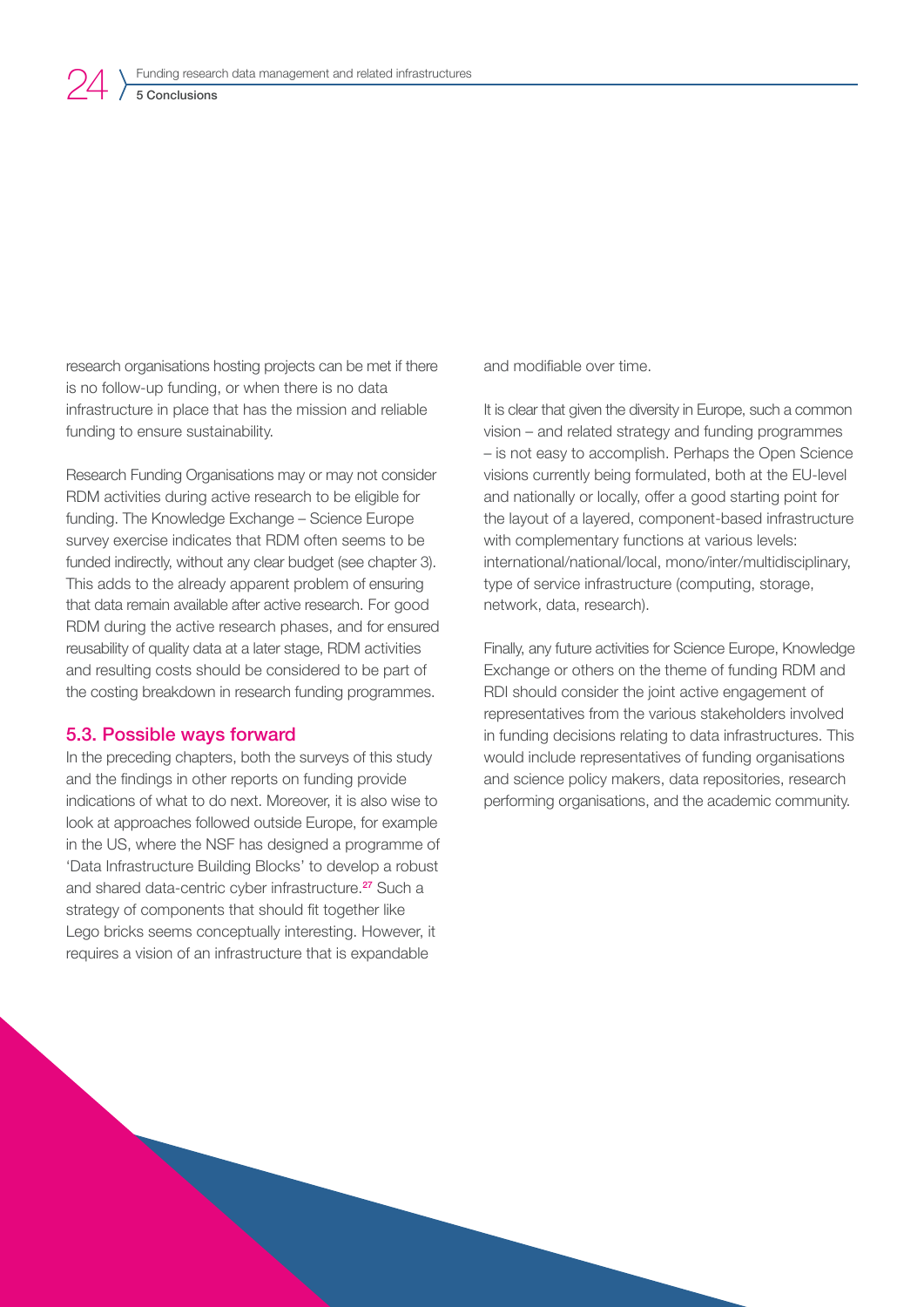

## <span id="page-24-0"></span>6 Notes and reference

- 1 Research Data Management (RDM) is defined as the process, services and policies covering how the data used by or generated from research is organised, structures, stored, and cared for to ensure both its preservation and re-use.
- 2 The Science Europe Roadmap (2013) states: "It will be beneficial to the advancement of research, and ultimately to the European taxpayer, to address common issues in relevant policies and funding structures globally, or at least Europewide. Science Europe Member Organisations have already issued a number of general principles, policies and detailed requirements related to research data. They have proposed best practices related to data management, and have identified how the absence of such measures can lead to scientific misconduct. They fund and routinely operate elaborate data infrastructures in an increasing number of fields" (p. 9). See: <http://scieur.org/roadmap>
- **3** Throughout this report, the acronyms RFO and RPO to indicate Research Funding and Performing Organisations will also occur regularly.
- 4 These four case studies were: 1: The Natural Environment Research Council's (NERC) Data Policy; 2: The National Financing Initiative for Research Infrastructure (INFRASTRUKTUR); 3: Nordic PIAAC Database; 4: A federated infrastructure - Research Data Netherlands (RDNL). The interviews were conducted in order to clarify some of the surveys' results.
- 5 This means that the survey results cannot be interpreted as a representative sample, and that the outcomes cannot be statistically generalised to the whole population of RFOs and RPOs.

### 7 [http://english.eu2016.nl/documents/](http://english.eu2016.nl/documents/reports/2016/04/04/amsterdam-call-for-action-on-open-science) [reports/2016/04/04/amsterdam-call-for-action](http://english.eu2016.nl/documents/reports/2016/04/04/amsterdam-call-for-action-on-open-science)[on-open-science](http://english.eu2016.nl/documents/reports/2016/04/04/amsterdam-call-for-action-on-open-science)

- 8 This situation makes a quality hallmark for repositories (such as the Data Seal of Approval) desirable. It is ironic that even the sustainability of the hallmark itself is not guaranteed because of a lack of stable funding or a secure business model.
- 9 [http://recodeproject.eu/](http://recodeproject.eu/ )
- 10 [http://policy.recodeproject.eu/assets/recode](http://policy.recodeproject.eu/assets/recode-funders.pdf)[funders.pdf](http://policy.recodeproject.eu/assets/recode-funders.pdf)

### 11 <http://4cproject.eu/>

- **12** Riding the Wave: How Europe can gain from the rising tide of scientific data. Final report of the High level Expert Group on Scientific Data A submission to the European Commission, October 2010, p.5. [http://ec.europa.eu/information\\_society/](http://ec.europa.eu/information_society/newsroom/cf/itemlongdetail.cfm?item_id=6204) [newsroom/cf/itemlongdetail.cfm?item\\_id=6204](http://ec.europa.eu/information_society/newsroom/cf/itemlongdetail.cfm?item_id=6204)
- **13** The Data Harvest: How sharing research data can yield knowledge, jobs and growth. A Special Report by RDA Europe, 2014. [http://www.e-nformation.ro/wp-content/](http://www.e-nformation.ro/wp-content/uploads/2014/12/TheDataHarvestReport_-Final.pdf ) uploads/2014/12/TheDataHarvestReport -[Final.pdf](http://www.e-nformation.ro/wp-content/uploads/2014/12/TheDataHarvestReport_-Final.pdf )
- 14 [http://www.knowledge-exchange.info/index.](http://www.knowledge-exchange.info/index.php/event/riding-the-wave ) [php/event/riding-the-wave](http://www.knowledge-exchange.info/index.php/event/riding-the-wave )
- 15 [http://repository.jisc.ac.uk/6276/1/KE\\_](http://repository.jisc.ac.uk/6276/1/KE_Workshop_Report_-_Price_of_Keeping_Knowledge.pdf) [Workshop\\_Report\\_-\\_Price\\_of\\_Keeping\\_](http://repository.jisc.ac.uk/6276/1/KE_Workshop_Report_-_Price_of_Keeping_Knowledge.pdf) [Knowledge.pdf](http://repository.jisc.ac.uk/6276/1/KE_Workshop_Report_-_Price_of_Keeping_Knowledge.pdf)

#### 6 <http://cessda.net/>

16 [http://repository.jisc.ac.uk/6275/1/KE\\_](http://repository.jisc.ac.uk/6275/1/KE_Workshop_report_-_Making_data_count_-_Research_Data_and_Research_Assessment.pdf)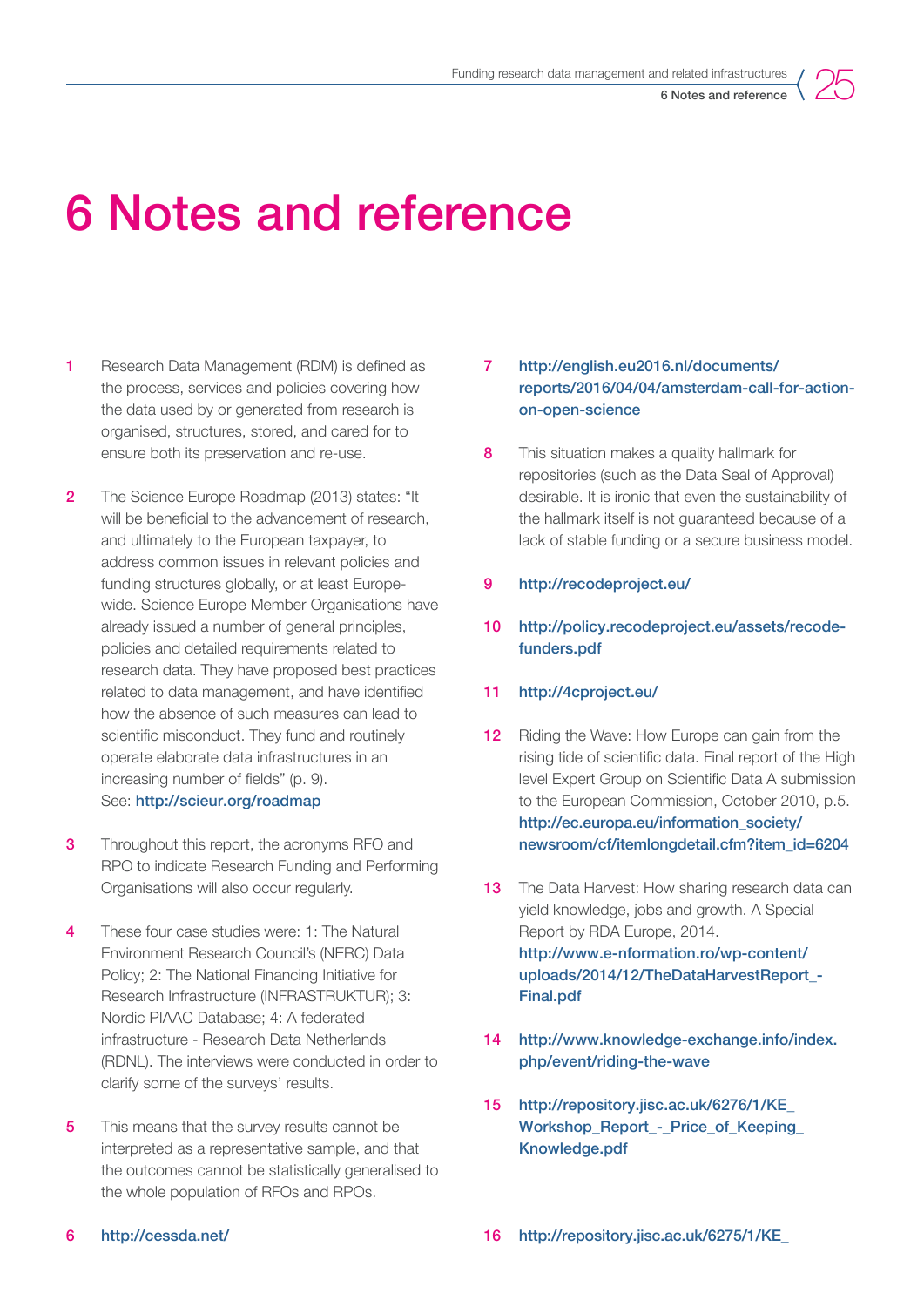#### Workshop\_report - Making\_data\_count -Research Data and Research Assessment.pdf

- 17 LERU Research Data Working Group. LERU Roadmap for Research Data. ADVICE PAPER no.14 - December 2013. [http://www.leru.org/files/publications/AP14\\_](http://www.leru.org/files/publications/AP14_LERU_Roadmap_for_Research_data_final.pdf) [LERU\\_Roadmap\\_for\\_Research\\_data\\_final.pdf](http://www.leru.org/files/publications/AP14_LERU_Roadmap_for_Research_data_final.pdf)
- 18 RCUK Open Data Principles (Version 10, July 2015). <http://www.rcuk.ac.uk/research/opendata/>
- 19 <http://portal.meril.eu/>

#### 20 <http://re3data.org/>

26

- 21 Kas Maessen et al. Science Europe Working Group on Research Infrastructures, Strategic Priorities, Funding and Pan-European Cooperation for Research Infrastructures in Europe. January 2016. D/2016/13.324/1 [http://scieur.org/rif-survey.](http://scieur.org/rif-survey) Recommendations 7–12 and 15 in this report are directly relevant for the funding of data infrastructures as well.
- 22 Global Science Forum (prepared by Ingrid Dillo, Simon Hodson and Anita de Waard), 'Sustainable Business Models for Data Repositories'. OECD Headquarters, 26–27 November 2015. DSTI/STP/ MS(2015)13; the original report and more information on the RDA and ICSU/WDS working group can be found here: [https://rd-alliance.org/](https://rd-alliance.org/groups/rdawds-publishing-data-cost-recovery-data-centres.html ) [groups/rdawds-publishing-data-cost-recovery](https://rd-alliance.org/groups/rdawds-publishing-data-cost-recovery-data-centres.html )[data-centres.html](https://rd-alliance.org/groups/rdawds-publishing-data-cost-recovery-data-centres.html )
- 23 ERAC stands for European Research Area and

Innovation Committee (ERAC), a strategic policy advisory committee that advises the European Council, the European Commission and member states on the full spectrum of research and innovation issues in the framework of the governance of the European Research Area. ERAC Secretariat, ERAC Opinion on Open Research Data. Brussels, 3 February 2016. ERAC 1202/16. [http://www.earto.eu/fileadmin/](http://www.earto.eu/fileadmin/content/Website/ERAC_Opinion_on_Open_Research_Data.PDF) [content/Website/ERAC\\_Opinion\\_on\\_Open\\_](http://www.earto.eu/fileadmin/content/Website/ERAC_Opinion_on_Open_Research_Data.PDF) [Research\\_Data.PDF](http://www.earto.eu/fileadmin/content/Website/ERAC_Opinion_on_Open_Research_Data.PDF)

- 24 [www.eudat.eu](http://www.eudat.eu)
- 25 [www.pasteur4oa.eu](http://www.pasteur4oa.eu)
- 26 [www.openaire.eu](http://www.openaire.eu)
- 27 More details can be found in the 2012 CIF21 vision, see: [http://www.nsf.gov/cise/aci/cif21/](http://www.nsf.gov/cise/aci/cif21/CIF21Vision2012current.pdf) [CIF21Vision2012current.pdf](http://www.nsf.gov/cise/aci/cif21/CIF21Vision2012current.pdf)